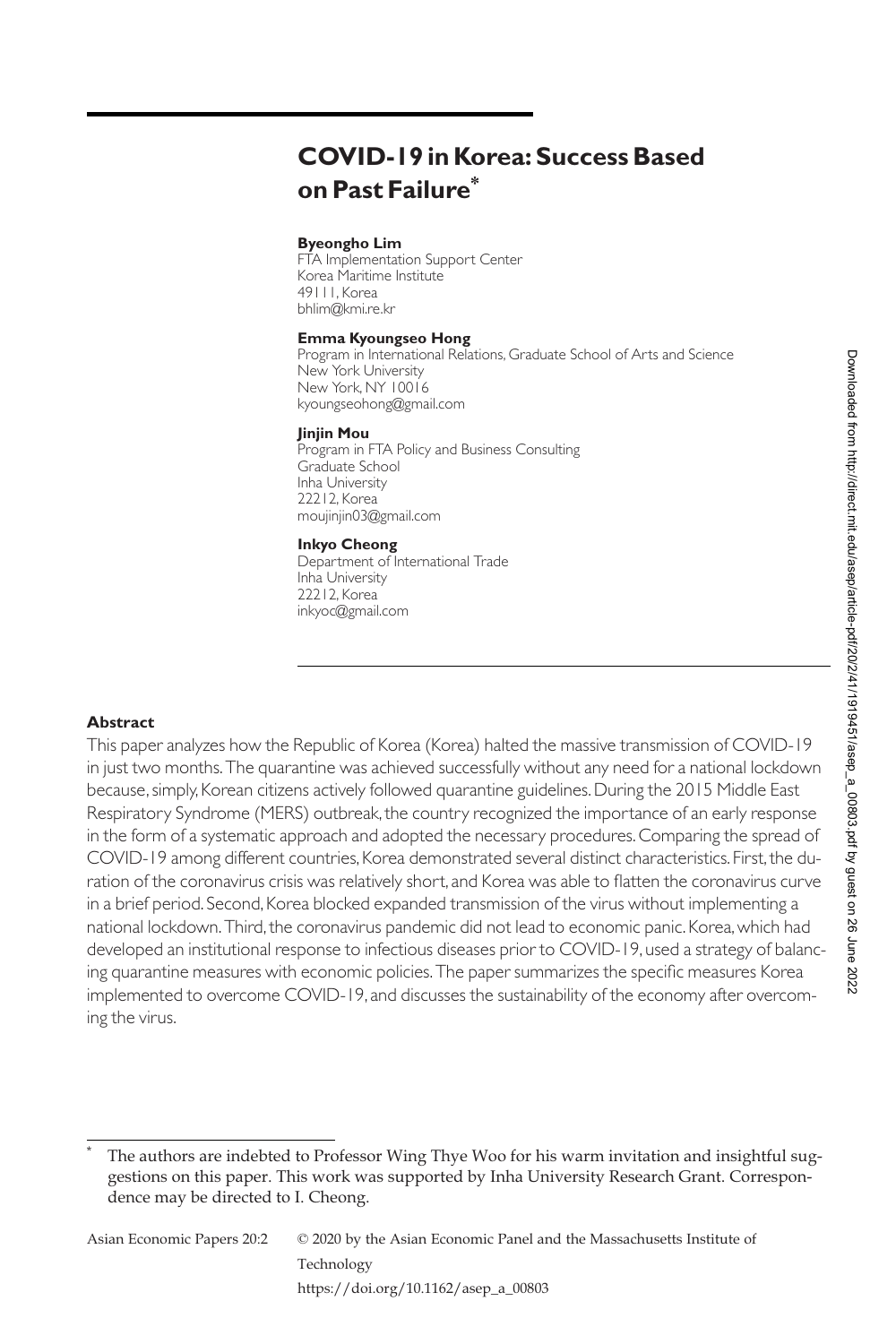# **1. Introduction**

As of 6 August 2020, the number of COVID-19 cases and deaths in Korea were 14,499 and 302, respectively. One can recognize Korea's successful response to COVID-19 by comparing its performance with those of OECD members with similar population sizes, such as the United Kingdom, France, Spain, and Italy (Table 1). Korea's mortality ratio per capita (per population size) does not even reach one-tenth of those of European countries. The country was able to drastically reduce its cases and flatten the coronavirus curve just two months after the first case was identified. Korea, originally viewed as the second most vulnerable country to the virus after China, has become an exemplary case in battling the coronavirus outbreak.

Korea suffered about 900 daily cases during its worst spike. As Korea's daily case count dropped to just one digit by mid-April, 58 days after the nation's first case, the Korean government decided to shift from strong social distancing to an "everyday life quarantine"  $(ELQ)$  system,<sup>1</sup> considering the adverse effects on the national economy. The government was convinced that despite the possibility of community transmission from certain institutes or gatherings, the Korean medical system could cope sufficiently. While maintaining measures such as wearing face masks, Koreans returned to their daily lives except for attendance at sports stadiums, concert halls, universities, large bars, and other "high-risk" facilities. Although this may be the authors' subjective judgment, nearly 95 percent of the country's economic activities before COVID-19 have been recovered.

As Korea reduced the possibility of infection through large-scale testing, contact tracing, and mandated self-isolation in the early phase of the outbreak, the country was able to manage the transmission of COVID-19 more rapidly than other countries (WHO 2020; OECD 2020b). The 3T (tracing, testing, and treating) strategy has been the key to Korea's success in the fight against COVID-19. Although it may sound easy to accept, 3T is difficult to implement in practice, which is why many countries have chosen national lockdowns and border closures instead.

COVID-19 testing requires testing kits, medical devices, and a professional labor force; to detect someone who is exposed to the virus, a legal and technical system that can collect necessary information is essential. To isolate confirmed cases and treat patients in intensive care units, negative pressure rooms and safe facilities are needed. Korea already had most of the fundamental infrastructure necessary to implement 3T, due to the country's failure to properly deal with MERS in 2015. As such, Korea's case shows the importance of an early phase response, a legal system for collecting and sharing information, and the public's voluntary cooperation.

<sup>1</sup> This allows people to return to their daily lives and routines under less restrictive guidelines.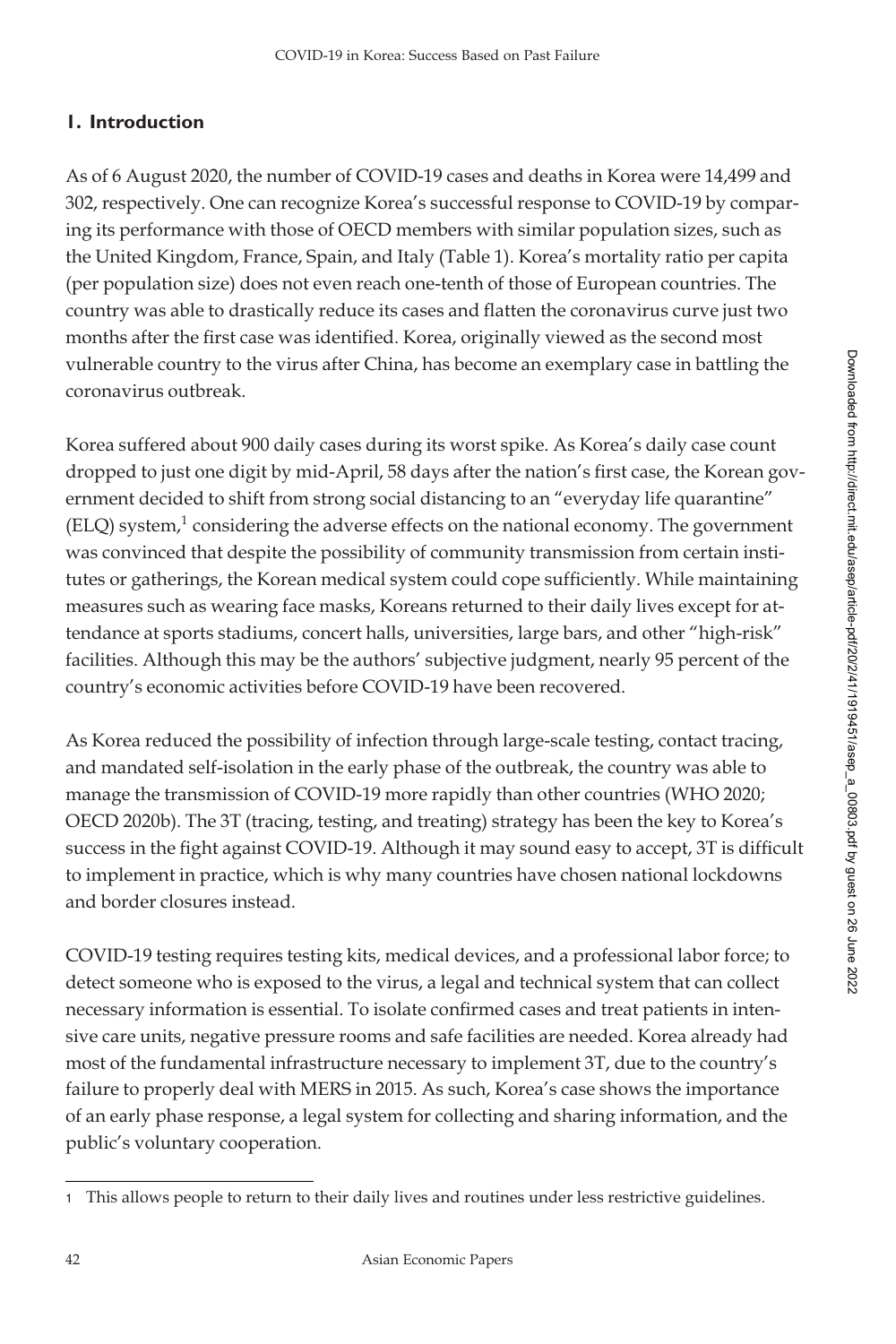|                            | Korea  | France  | Italy   | Spain   | UK      |
|----------------------------|--------|---------|---------|---------|---------|
| Cases – cumulative total   | 14.499 | 180.037 | 248,419 | 302.814 | 306.297 |
| New cases in last 24 hours | 43     | 965     | 190     | 1.178   | 670     |
| Death - cumulative total   | 302    | 30.176  | 35.171  | 28.498  | 46.299  |
| Death in last 24 hours     |        |         | h       |         | 89      |

**Table 1. Statistics on COVID-19 for selected countries (unit: cases)**

*Source: WHO Coronavirus Disease (COVID-19) Dashboard (6 August 2020).*

Korea has effectively dealt with COVID-19 transmission in terms of hardware and software. Moreover, Koreans have confidence in their government to make reasonable decisions, as evidenced by their cooperation with government guidelines. Although Korea experienced its worst outbreaks during February and March, the country did not implement sweeping lockdowns like other countries. Instead, the Korean government appealed to the public to participate in a more intense round of social distancing. By doing so, economic activities were sapped, but Korea never enforced a complete halt on its economic ecosystem.

Section 2 of this paper presents the trends in COVID-19 cases in Korea, and Section 3 summarizes how Korea contained COVID-19. In particular, we discuss Korea's failure to respond to MERS in 2015, after which it developed its present legal and technical system to fight contagious diseases efficiently. Section 4 discusses the effects of COVID-19 on the Korean economy and outlines the economic risks the country faces. A brief conclusion follows in Section 5.

# **2. COVID-19 in Korea: Overall trends and evaluation**

### **2.1 An exemplary response to COVID-19 in two months**

It was assumed that Korea would be in danger of having the second most coronavirus cases after China.<sup>2</sup> Indeed, the number of cases that occurred since the nation's first case on 20 January drastically increased, skyrocketing to hundreds of daily cases after a huge community transmission at Shincheonji Church of Jesus (a cult group according to the government). $3$  Most countries around the world stopped permitting flights from Korea in early March. As large-scale testing and management of confirmed cases were fully implemented, transmission began to weaken in mid-March. Although the total number of cases reached 10,000 by 3 April, the number of daily cases soon dropped to below 50, leading the infection curve to form an inflection point and plateau (Figure 1). Further, as the number of recoveries from confirmed cases increased, the pressure on the nation's medical system was largely reduced.

<sup>2</sup> Regarding this, refer to Ferrier, Kyle. 2020. Coronavirus Now Poised for Outsized Impact in Korea. *The Diplomat*[. Available at https://thediplomat.com/2020/02/coronavirus-now-poised](https://thediplomat.com/2020/02/coronavirus-now-poised-for-outsized-impact-in-south-korea/)for-outsized-impact-in-south-korea/. Accessed 30 April 2020.

<sup>3</sup> The government of Korea describes it as a cult with 200,000 followers.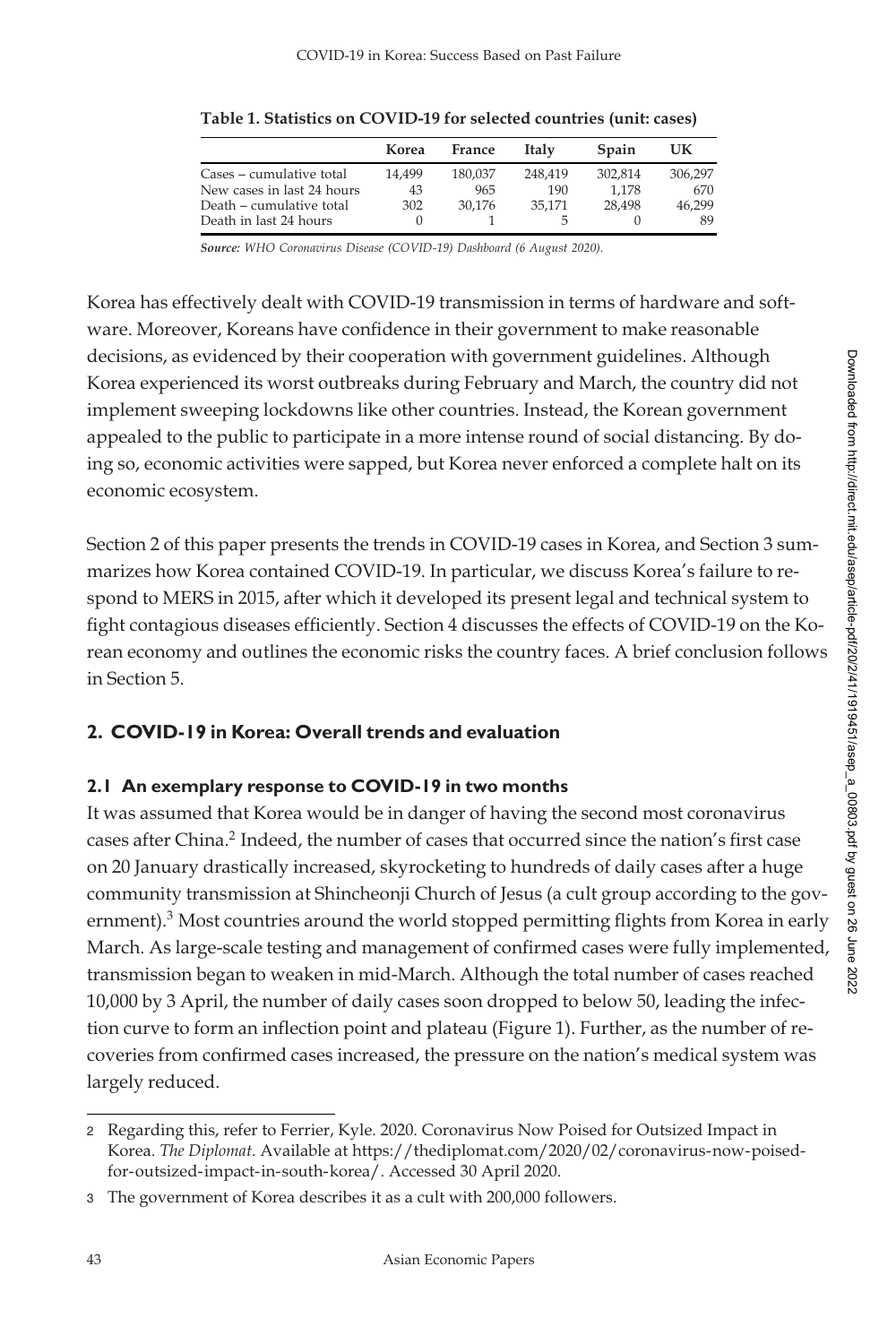

**Figure 1. The trend in COVID-19 cases and major measures in Korea**

*Source: Authors' drawing based on the WHO COVID-19 database, various sources for Korea's responses to COVID-19.*

In addition to a plateau in its successful early phase, Korea has also recorded the lowest COVID-19 mortality rate in the world. As of 15 July, the number of worldwide COVID-19 cases was 13,465,440, and the total number of deaths was 581,405. The total average number of cases and deaths per 1 million people of the worldwide population were 1,727 and 74.6, respectively. For Korea, cases and deaths per 1 million people were 264 and 6, respectively (COVID-19 Statistics of the WorldMeter). The percentage of Korea's confirmed cases per 1 million people was as low as 15 percent of the global average and its mortality rate was 8 percent of the world's average. With regard to this, the BBC (Bicker 2020) reported on 12 March that the death rate for coronavirus in Korea was much lower than world average. Overall, Korea has responded to COVID-19 well. Specifically, the country's classification of patients, distribution of medical devices, and superiority of its medical system have greatly reduced the number of fatalities. As 80 percent of COVID-19 deaths can be attributed to elderly people aged over 70 years with chronic diseases, high risk groups were prioritized for admittance to intensive care first. This rule was set in the early days of COVID-19 spread.

The rest of the world was watching. There were significant news stories from around the world calling Korea a success story in battling COVID-19. Korea's 3T system was heralded and other countries began implementing it soon thereafter (Bicker 2020; McCurry 2020; Zastrow 2020).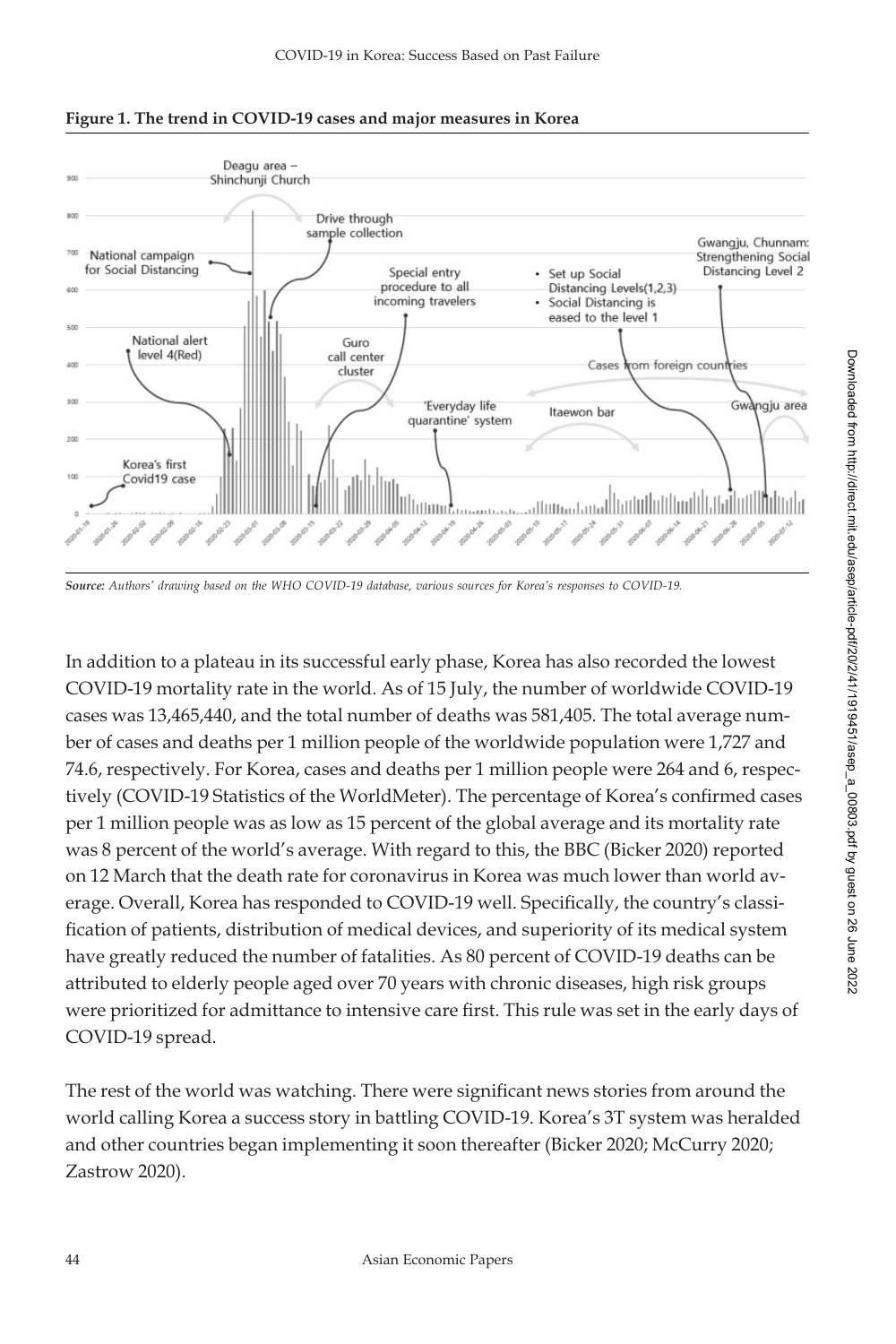### **2.2 Massive community transmission of Shincheonji Church**

A person of Chinese nationality who flew from Wuhan, China, became the first positive COVID-19 case in Korea on 20 January. Until mid-February, only one to two people who had previously visited China were testing positive per day, ultimately reaching 30 confirmed cases in a month after the first case. At that time, most confirmed cases had occurred in Seoul and its nearby cities, with no cases found in Daegu City or Gyeongbuk Province (shortened as Daegu area). However, things drastically changed as the country's 31st confirmed case surfaced in Daegu on 18 February. It was unclear how "Patient 31" became infected, and even with COVID-19 symptoms, she rejected doctors' advice to get tested. In addition, it was confirmed that she violated self-isolation rules by attending services at the Daegu branch of the Shincheonji Church of Jesus. Thus, the country's public health authorities initiated a close investigation in consideration of the possibility of community transmission. After determining that the Shincheonji Church had certain activities in Wuhan, China, before and after the outbreak in Wuhan, public health authorities quickly decided that quarantining the Daegu area was necessary.

Public health authorities had difficulty locating members of the Shincheonji Church, as worshipers were not cooperative due to their sect's secretive characteristics and propensity to congregate with thousands of worshippers in enclosed spaces. Once a lawsuit was filed against the Shincheonji Church for violating quarantine rules, the religious group started to cooperate, and a systematic investigation was initiated. The result was an outpouring of "clusters" of confirmed cases. From this, the originally reported number of 30 cases as of 18 February spiked to 1,000 in just eight days, and the number of deaths also increased over ten days. After two weeks, the number of cases reached 5,000. Although the numbers of cases in Iran, Italy, Spain, and the United States were also greatly increasing during this period, Korea had the second most cases after China, and at some point during this period, the number of cases per capita even reached the world's highest.

Even though the Shincheonji Church had branches across the nation, the Daegu branch of the Church, which was deeply associated with activities in Wuhan, reported most of the confirmed cases. For this, the government implemented strict social distancing rules for the Daegu area, which has a population of around 5 million. As new cases exploded in the region, the government pleaded with the public in Daegu to avoid visiting other regions as well as within the region unless urgently necessary. Moreover, the government raised the COVID-19 alert to the highest level and designated Daegu as a "special disaster zone" to facilitate the central government's budget and labor force more smoothly. At this level, public institutions were locked down and gatherings were prohibited. Civilians were encouraged to refrain from non-essential outings or activities but were not legally mandated to. However, citizens of Daegu actively participated in the government's guidelines to stop the transmission of COVID-19.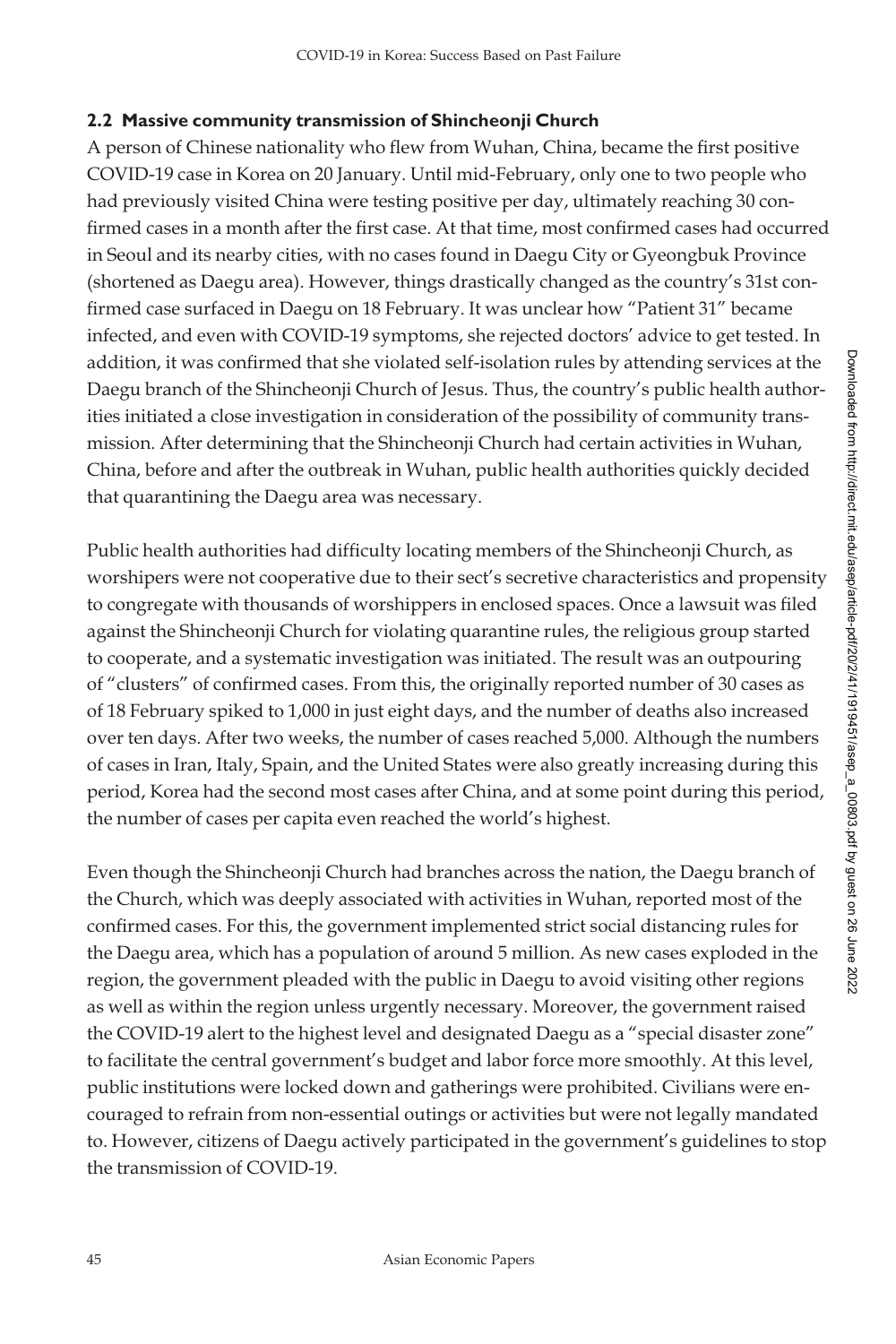

### **Figure 2. Regional distribution and infection sources of COVID-19 in Korea (29 July 2020)**

*Source: Drawing based on the data by the Korea Center for Disease Control (KCDC).*

As 3T actively ensued for Shincheonji Church members, the workload borne by the health authorities and professionals was drastically increased. Volunteer health professionals across the country gathered in Daegu, and Korean doctors designed the now world-famous drive-through testing as well as walk-through testing centers. These new testing measures actively reduce the danger of health professionals getting infected and also groundbreakingly increase the speed of testing. Many countries, such as the United States and more, have adopted and been operating this testing method in their own countries. On 3 March, public health authorities completed testing Shincheonji Church members with symptoms among a total of 194,000 Church members that had their identities verified. The rate of confirmed cases among the Shincheonji Church members was 62 percent, which was 36 times higher than the rate in other regions (1.7 percent). As of 29 July, the regional ratio for confirmed cases in Daegu area constituted 49 percent (cumulative) of Korea as a whole, and the ratio of infection routes for the Shincheonji Church was 37 percent (Figure 2).

Korea's model for fighting COVID-19 would not have been successful if such immediate investigation and coronavirus testing of the Shincheonji Church members in Daegu did not take place. Within one month, the Daegu area had over 8,000 confirmed cases. As a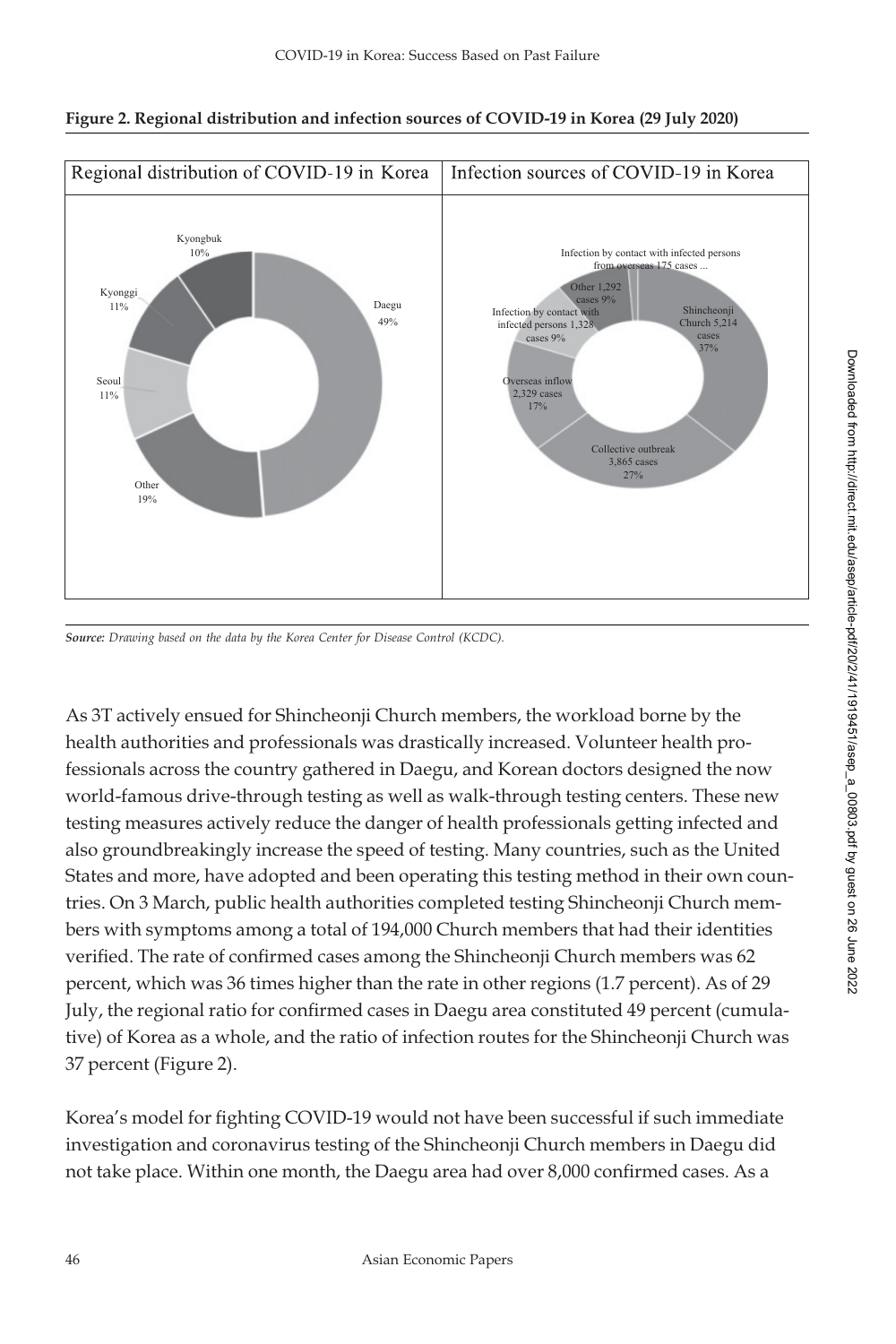result, Korea faced arduous times as medical facilities were strained, leading to the death of a patient who was waiting to be hospitalized. In the early phase of the outbreak, Korean hospitals were able to fully hospitalize all patients infected with COVID-19. However, as cases surged in the Daegu area near the end of February, the medical system was brought to the brink of collapse due to the lack of negative pressure rooms and ventilators. Still, hospitals were able to offer free treatment for all patients. Free treatment was made available in Korea so that low-income groups would not avoid testing due to the pressure of medical costs and end up becoming a source of transmission.

On 1 March, public health authorities comprehensively modified guidelines on hospitalization to minimize the number of fatalities, with hospitalization priority based on age, illness, and health conditions. Patients were classified into four stages (mild, moderate, serious, and extremely serious). The health professionals and authorities hospitalized urgent patients first, which was a major factor in lowering the number of deaths. In this way, Korea was able to maintain its COVID-19 death rate to be the world's lowest.

### **2.3 Present situation: "Everyday life quarantine" persists**

The number of COVID-19 cases in Korea drastically surged during the months of February and March but was largely reduced by April and May. Nevertheless, growth trends returned in June and July. From the end of February to the beginning of April when the number of cases surged, Korea's Center for Disease Control (KCDC) announced guidelines for people to work from home. Further, KCDC requested the public to reduce non-essential outings and to wear masks when going outside. There was no national lockdown but only a request to avoid outdoor activities to stop transmission. On 18 April, two months after the initial outbreak, the Korean government made the decision to shift to the ELQ policy to minimize the economic losses caused by the pandemic. As of 3 August, the cumulative number of confirmed patients was 14,389, of which 13,280 were cured, and 808 patients were being treated (or quarantined). The number of newly confirmed cases established the previous day was 23, and 20 of them involved foreigners who had been infected with COVID-19 from abroad and then entered Korea.

Korea has continuously allowed foreign entry under certain conditions, except during a brief period when the number of cases within Korea surged. With its huge dependence on trade, Korea remains severely concerned with other countries' decisions to ban entry due to the virus. Korea is a country that has implemented the most passive entry regulations in the world; in the early phase of transmission, the country banned entry from Wuhan and intensified its management of foreign entry, but never completely blocked foreign entry as many other countries have. Even the entry ban on those entering from China was rescinded after a short while under certain conditions. Since 1 April, all people entering Korea have been required to self-isolate for two weeks, regardless of their departure points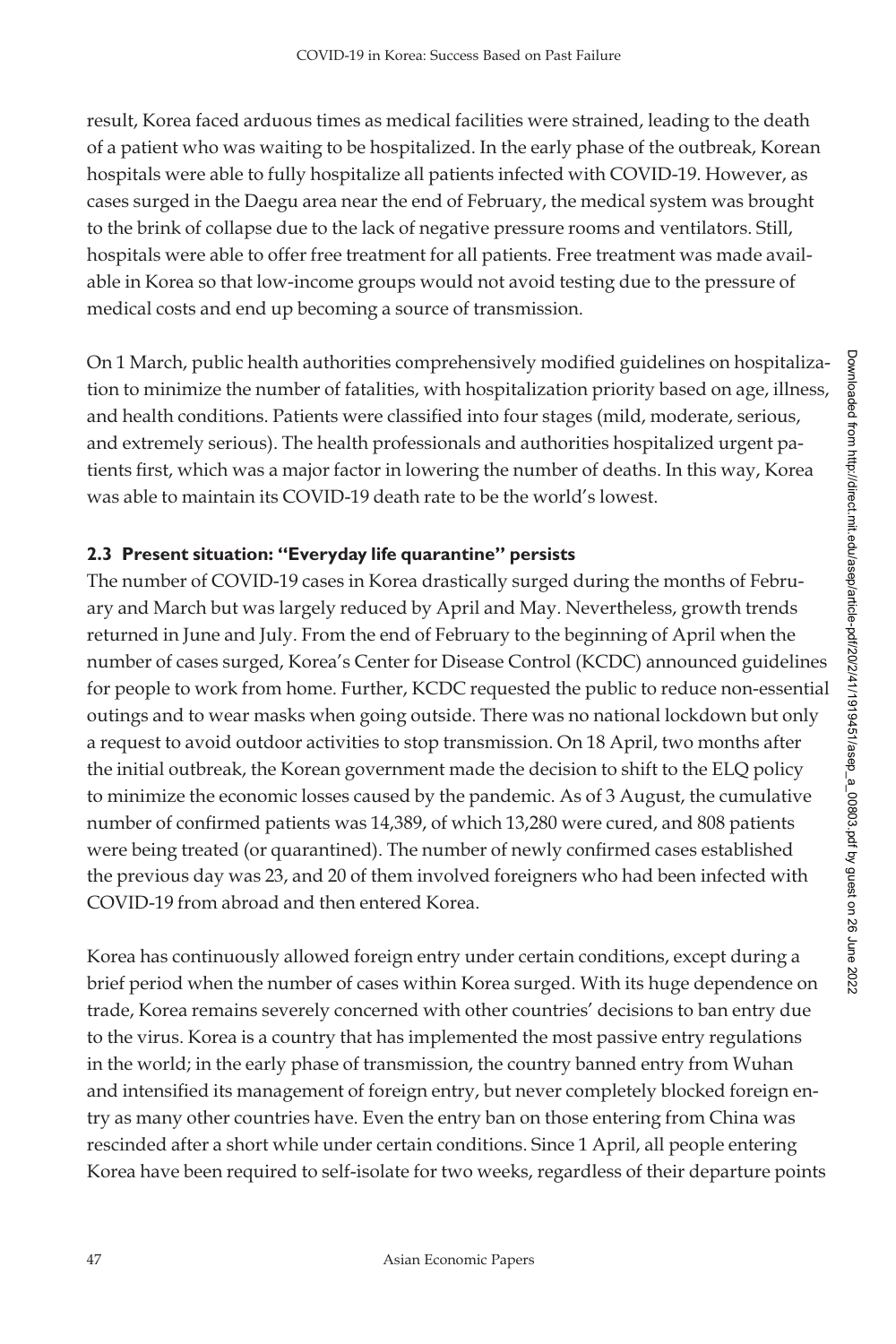



*Source: COVID-19 data (4 August 2020).*

and nationalities. Recently, the Korean government has required those who enter from "high-risk" countries to have polymerase chain reaction (PCR) test certificates, in addition to undergoing the two-week self-isolation. In July, Korea introduced a procedure for business travelers from China to be exempted from the quarantine requirement and is in the process of discussing similar procedures with Indonesia.

By the end of July, Korea's number of newly confirmed cases ranged from about 18–48 daily, and more cases were found among those who entered the country from abroad than among domestic residents. To make sure that overseas entrants do not leave their homes or quarantine facilities without permission, public officials would randomly check on them twice a day, and information and communication technology (ICT) has been adopted as well. Those who leave the quarantine area without permission are legally charged without exception based on the guidelines for disease prevention; perpetrators are also subject to fines or imprisonment, and foreign nationals face deportation.

The ELQ policy is a measure that minimizes restraints on economic activities with the condition of wearing face masks and social distancing. Considering that COVID-19 has not been exterminated, transmission of the disease will inevitably increase when contact between people is more frequent. Despite the fear of small-group transmission, the ELQ system was viewed as unavoidable considering continuing economic losses. There were some incidents of small-group transmissions at bars, call centers, e-commerce businesses, and tutoring institutes, and partial measures to curtail transmissions were taken for essential places. For this, the government has requested the public's cooperation, and additional measures at the national level have been implemented. As the number of cases in the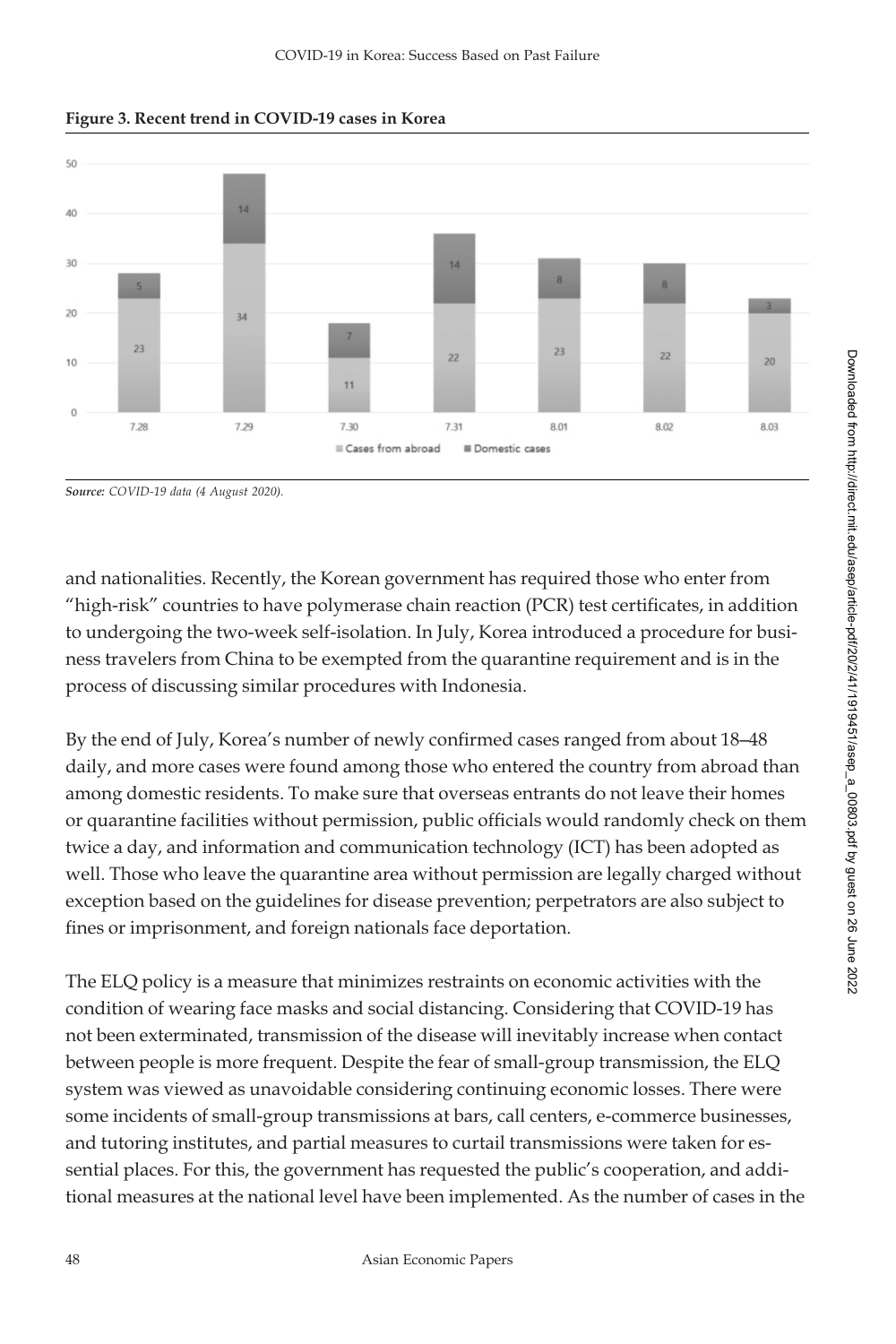Gwangju area increased in July, measures to strengthen social distancing at the regional level have been undertaken but are ready to be eased if cases go down.<sup>4</sup>

As COVID-19 cases are continuing to occur in many regions (albeit in small groups) and the number of overseas entrants keeps increasing, it is questionable whether ELQ can persist. There are also prospects of a second wave of COVID-19 in the fall and winter. Public health authorities believe that another enormous outbreak of COVID-19, such as the Shincheonji Church outbreak in Daegu, is highly unlikely, and that even if the number of cases starts to increase, the already-established infrastructure would be able to deal with the problem. On 16 July, six months after the initial outbreak, JunWok Kwon, head of the National Health Institute, told a media briefing that "ending COVID-19 is only a wishful expectation and only through social distancing, wearing masks, and personal hygiene can we restrain and manage the scale of virus cases."5

# **3. Previous experience and early stage planning**

Although generally 3T has been emphasized to have played the most critical role in overcoming COVID-19, the national response in the pandemic's early phase as well as the public's cooperation in combatting COVID-19 were vital factors. Korea had learned from its MERS outbreak in 2015 that stopping the transmission of COVID-19 in the early stage is crucial.

# **3.1 Traumatic failure experience with MERS and follow-up actions**

MERS was introduced in Korea when the first infected passenger flew from Bahrain on 20 May 2015. Not long after, Korea became the country with the second highest number of MERS cases after Saudi Arabia, where the virus was first reported. After the first reported case in Korea, 36 people died in two months, and 186 people were infected. At its peak, overseas tourists in Korea decreased to about half from the previous year. The economic effect on production due to the MERS outbreak was estimated to be roughly US\$ 8.7 billion in terms of loss (Kim et al. 2017). Although this is no match for the losses caused by COVID-19, it was a considerable shock at the time.

The absence of an early phase response, the suppression of information disclosure, and a facile quarantine system were determined to be the major reasons behind the rapid spread of MERS in Korea. In particular, failing to disclose information when cases were in the

<sup>4</sup> A similar situation occurred in mid-August in Seoul and nearby areas, and the quarantine authorities partially reinforced social distancing.

<sup>5</sup> Park, Jinwoo. 2020. [Half Year With COVID-19] Repetition of Trend and Dormancy. . . The Completely Changed Daily Lives "it is not over until it is over." *ChosunBiz*. Available at [https://biz.chosun.com/site/data/html\\_dir/2020/07/16/2020071601945.html?utm\\_source=](https://biz.chosun.com/site/data/html_dir/2020/07/16/2020071601945.html?utm_source=naver&utm_medium=original&utm_campaign=biz) naver&utm\_medium=original&utm\_campaign=biz. Accessed 3 August 2020.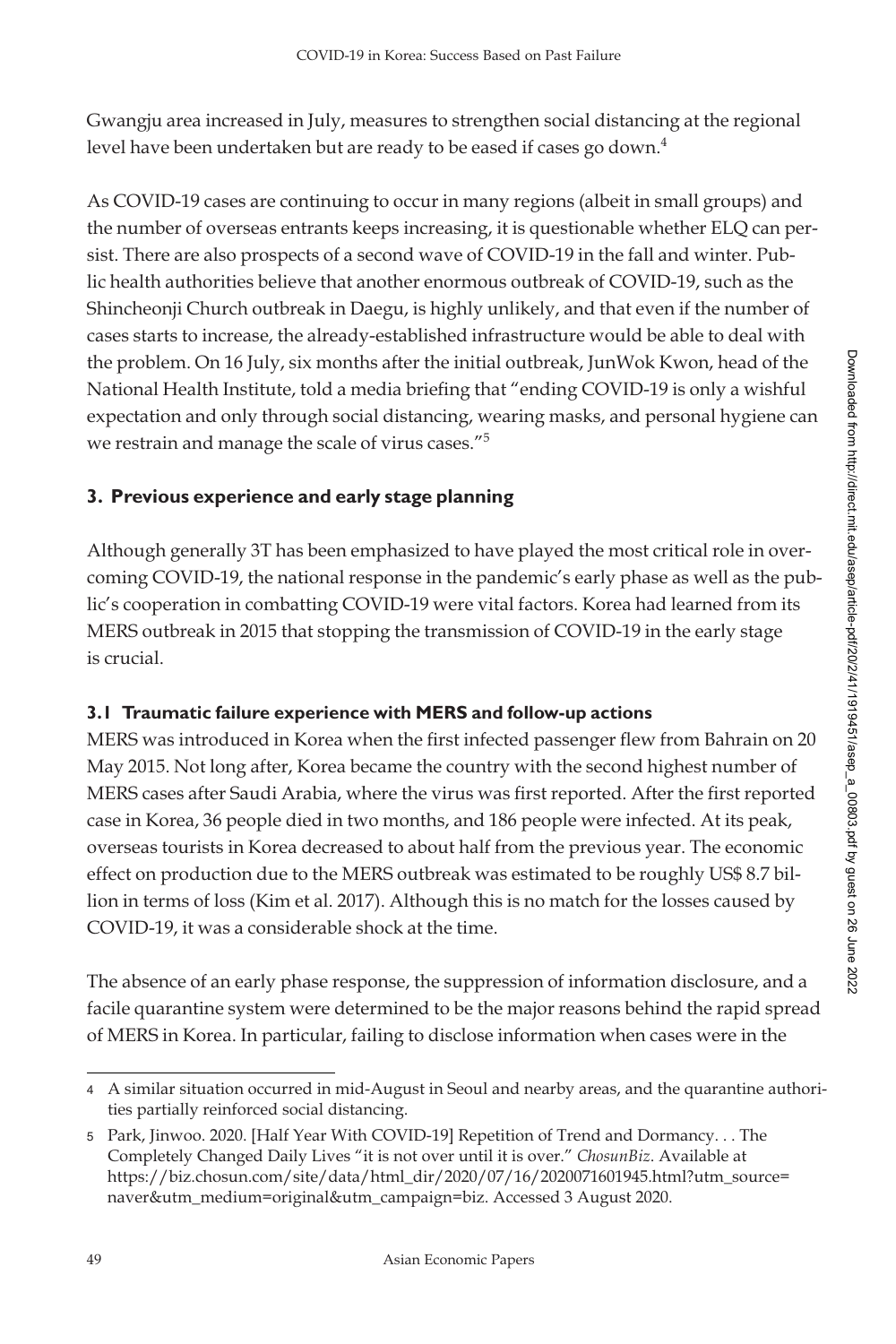



*Source: Park et al. (2020).*

early phase caused rapid spread, ultimately leading to a situation in which citizens were unprepared. The problems of a weak government response and social trust issues were recognized as well.<sup>6</sup> MERS offered an invaluable lesson in terms of emergency response not only for individual hospitals but also the nation's public health system. In the early phase, the government must have been aware of MERS, but because no legitimate system for information sharing existed at the time, public health authorities might have thought that the disease could be quietly eradicated on its own several months later.

After eradicating MERS, Korea modified its laws to not repeat the same mistake: the government made release of information mandatory by revising the Contagious Disease Prevention and Control Act (CDPCA) and granted the Ministry of Health and Welfare (MOHW) the right to trace and manage individuals with a disease, as summarized by Figure 4. "Under the current CDPCA, public agencies including the MOHW and KCDC can, at the outbreak of a serious infectious disease, collect, profile, and share seven categories of data for virus contact tracing—the CDPCA was given authority to override certain provisions of the Personal Information Protection Act and other privacy laws" (Park et al. 2020). An academic conference hosted by Seoul National University on 29 May revealed that "the

<sup>6</sup> Lee, Sangyi. 2015. [Opinion] The Essence of the MERS Outbreak. *Kyunghyang Sinmun*. Avail[able at http://news.khan.co.kr/kh\\_news/khan\\_art\\_view.html?artid=201506112118575#](http://news.khan.co.kr/kh_news/khan_art_view.html?artid=201506112118575#csidx3f6502f24985c28bfb358e4debad122) csidx3f6502f24985c28bfb358e4debad122. Accessed 26 March 2020.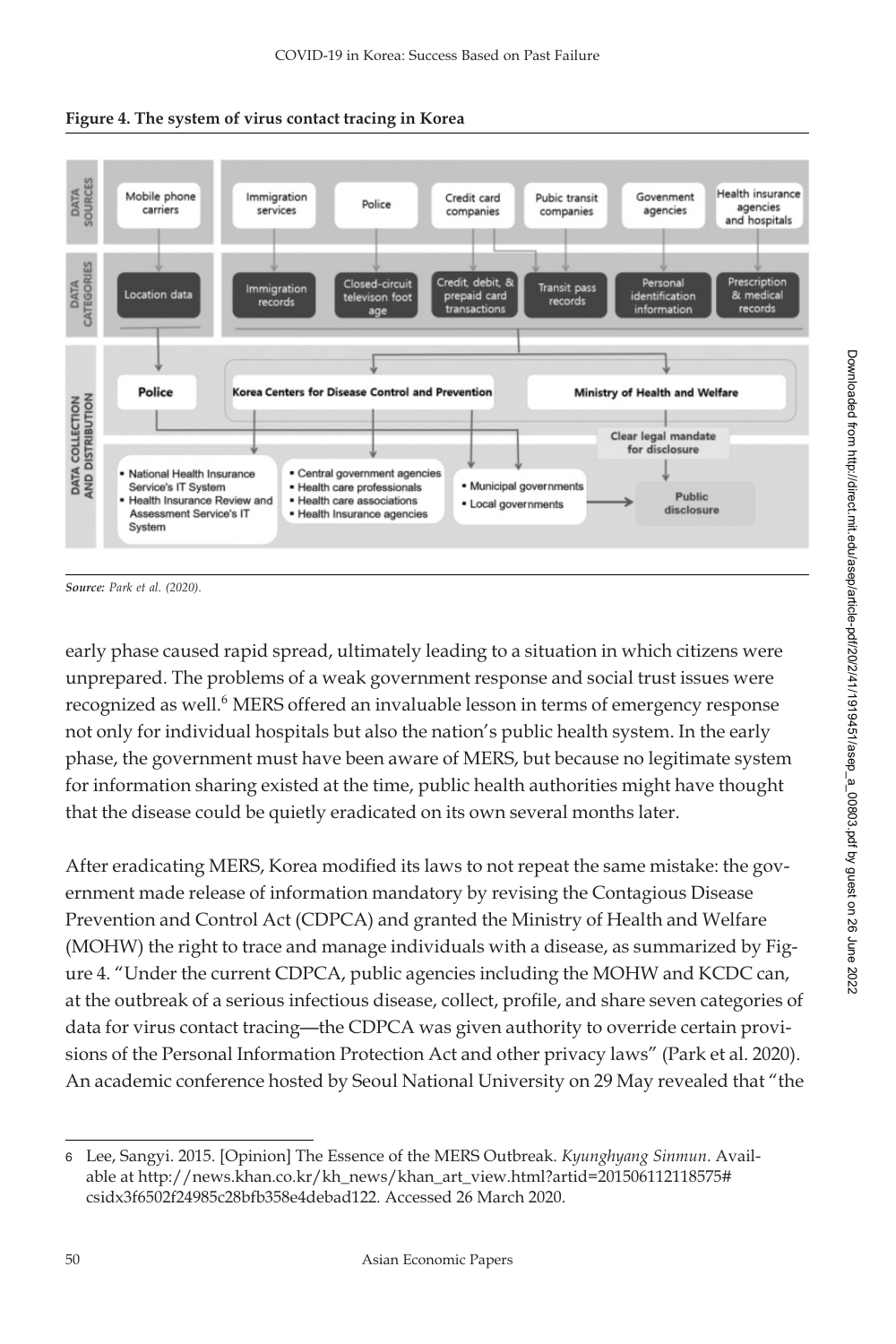most systematic white paper, which is approximately 1,000 pages, on the terrible failure in managing MERS in Korean history was created, and the benefits from it are relished by the current administration."<sup>7</sup> This system has been efficiently operationalized for the prevention of COVID-19 transmission and eventually led to the stoppage of any large-scale infections in roughly 20 days.

### **3.2 Public's voluntary participation**

In Korea during winter, people tend to wear masks to keep warm, and patients with flu or cough are also encouraged to wear masks. During the MERS outbreak, numerous cases occurred from simply not wearing masks, and this became a lesson in the importance of mask-wearing to prevent infectious diseases. Moreover, as fine dust pollution became more serious in the country, Koreans began to wear masks on a daily basis. Therefore, when the government required people to wear masks as a response to prevent transmission of COVID-19, Koreans were able to adjust easily. Protests or lawsuits against wearing masks in some countries such as the United States and some European countries are nowhere to be found in Korea.<sup>8</sup> Although it has become more burdensome to wear a mask due to the hotter weather in summer, Korea still obligates all people who use public transportation or public facilities (including companies) to wear a mask. Wearing a mask is understood as a fundamental way to avoid doing harm to others.

By implementing strict isolation rules on those with COVID-19 and/or who have been in contact with COVID-19, coercive restriction rules on public movement were not necessary. The lockdown measures that many countries have chosen to implement were simply not needed in Korea. Instead, the Korean government applied social distancing rules with different levels of intensity. In the early phase of the outbreak, the government enacted strict rules so that people did not gather as much and also emphasized a two-meter social distancing rule. The response consisted of three stages: When the country was experiencing a large spike in coronavirus, Stage 3 was implemented, then as the number of cases flattened out, the government implemented the Stage 1 ELQ system. Stage 1 is implemented when a small-scale trend sporadically goes through a repetition of expansion and relaxation at levels that the medical system can manage. Stage 2 is when COVID-19 continuously spreads in a region, going above the level that the medical system can manage. Stage 3 means a large-scale trend that rapidly spreads with numerous group infections within the region.

<sup>7</sup> Kang, Jongmin. 2020. COVID-19 Response, a Lesson from the Terrible MERS Outbreak. *Newsis*. Available at [https://newsis.com/view/?id=NISX20200529\\_0001041986&cID=10201&pID=10200.](https://newsis.com/view/?id=NISX20200529_0001041986&cID=10201&pID=10200) Accessed 11 August 2020.

<sup>8</sup> When the Governor of Atlanta in the United States forced people to wear masks, some filed a lawsuit against it: Romo, Vanessa. 2020. Governor Drops Lawsuit Against Atlanta Mayor Over Masks, But Fight May Not Be Over. *National Public Radio*. Available at https://www.npr.org/ [sections/coronavirus-live-updates/2020/08/13/902347003/governor-drops-lawsuit-against](https://www.npr.org/sections/coronavirus-live-updates/2020/08/13/902347003/governor-drops-lawsuit-against-atlanta-mayor-over-masks-but-fight-may-not-be-ove)atlanta-mayor-over-masks-but-fight-may-not-be-ove. Accessed 12 October 2020.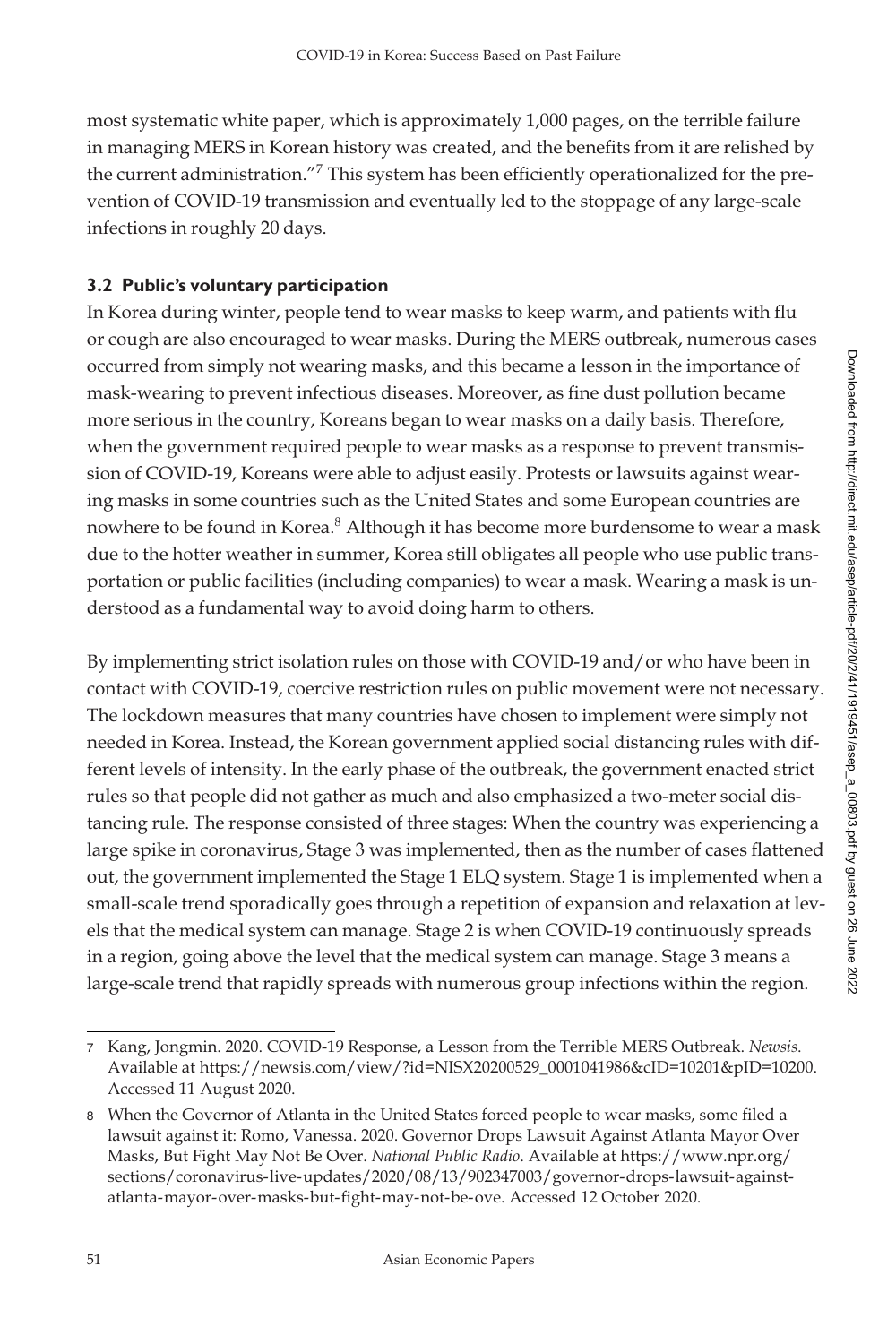

**Figure 5. Effectiveness of social distancing (***x***-axis: date,** *y***-axis: newly confirmed cases)**

*Source: Computation Science Research Center (2020), KIST.*

As COVID-19 spreads through contact, social distancing certainly helped to contain transmission. In March 2020, the Korea Institute of Science and Technology (KIST) used the Individual Simulation for Transfer Phenomena, its own modeling method, to conduct a big data simulation of the movement of around 50 million Koreans. The results showed that if social distancing measures had not been implemented in late February, the number of new cases daily would have soared to approximately 4,000 cases, which would be similar to Italy or Spain.<sup>9</sup> According to the study, restricting meetings to six to seven people a day would have the effect of reducing the rate of infection to approximately one-tenth of that when no measures are taken. Further, strict social distancing rules, such as limiting meetings to an average of two to three people a day, could reduce the rate of infection nearly by one-fifteenth (Figure 5).10

### **3.3 Korea's medical treatment and ICT infrastructure**

UNESCO (2020) summarized Korea's approach to COVID-19 as "1) rigorously trace prospective cases, 2) test for free, and 3) treat everyone for free, regardless of nationality." Korea also established standards for hospitalization. High-risk groups such as elderly or critical patients were classified as a priority for intensive care units. Non-medical facilities

<sup>9</sup> Ryu, Joonyoung. 2020. Korea, if No 'Social Distancing'. . . Likely to Have an Explosion of Cases Like Italy. *Money Today*[. Available at https://news.mt.co.kr/mtview.php?no=](https://news.mt.co.kr/mtview.php?no=2020033118335193172) 2020033118335193172. Accessed 25 May 2020.

<sup>10</sup> Donga Science. 2020. If Korea Didn't Take Social Distancing, It Would Have Become the Second [Italy. First analysis result of KIST Supercom. Available at http://dongascience.donga.com/news/](http://dongascience.donga.com/news/view/35628) view/35628. Accessed 25 May 2020.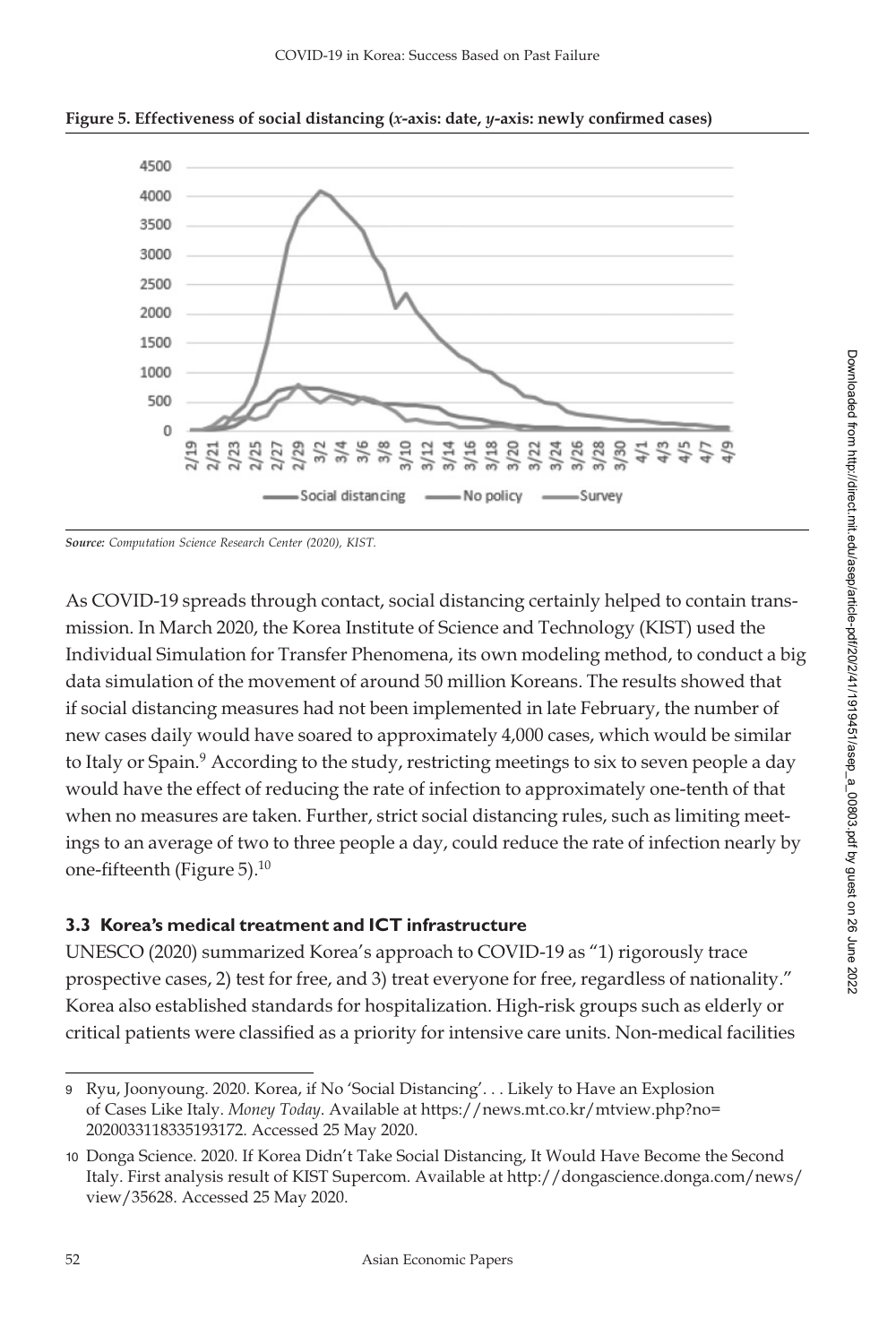were made available for patients with less severe symptoms to avoid any shortage of hospital beds. Throughout this process, artificial intelligence (AI) and ICT were widely used.

To resolve the trend of confirmed cases comprehensively, ICT infrastructure including AI is a prerequisite. The legal right for Korean public health authorities to use ICT for this purpose is a differentiating factor from other countries. Of course, the efficiency of 3T is significant as well. The ability to identify individuals who have been infected with COVID-19, then to isolate them to prevent spread of the virus to others is the key to combating the virus. Although the issue of how to identify and diagnose infected persons remains important, a professional labor force of health specialists and the adequate procurement of testing kits are indispensable components. Korea was able to solve these issues within a short period.

Despite the nation's competence in those areas, the sudden increase in cases among Shincheonji Church members drove Korea's regional medical system to near breakdown. However, through drive-through testing, proper classification of patients, and the timely large-scale production of testing kits, Korea was able to conduct the highest number of tests daily worldwide.<sup>11</sup> Since roughly ten years ago, Korea has been investing in its biomedical industry. Some firms such as Celltrion have developed into global biomedical companies, and other firms with the capacity to manufacture medicine have developed COVID-19 testing kits and operated mass production systems. KogeneBiotech, founded in 2000, specializes in molecular diagnostic reagents and developed testing kits for COVID-19 by 4 February, only three weeks after the release of the COVID-19 genetic sequence (MOEF 2020). Consequently, the number of companies that produce testing kits has expanded to five. As these companies operate production systems that surpass Korea's domestic demand, they have begun exporting.

Korea was able to prevent the transmission of COVID-19 by using the nation's superior ICT and infrastructure (MOEF 2020) and is now widely distributing an English report titled "Flattening the Curve on COVID-19: How Korea Responded to a Pandemic Using ICT." The report states that the entire 3T process, the identification of cases and dangerous regions, and the prioritization of treatment decisions were all done through AI and ICT technology. For reference, Heilweil (2020) explained that AI and ICT could play critical roles in distinguishing confirmed cases in early phase.

# **4. Economic effects of COVID-19**

Comparing the spread of COVID-19 by country, Korea displays several distinct characteristics. First, the duration of the COVID-19 crisis was relatively brief, and its curve was

<sup>11</sup> "The Koreans continue to test on average 12,000 people per day, while as of 15 March, the United States had tested 22,714 people total" (Kim 2020).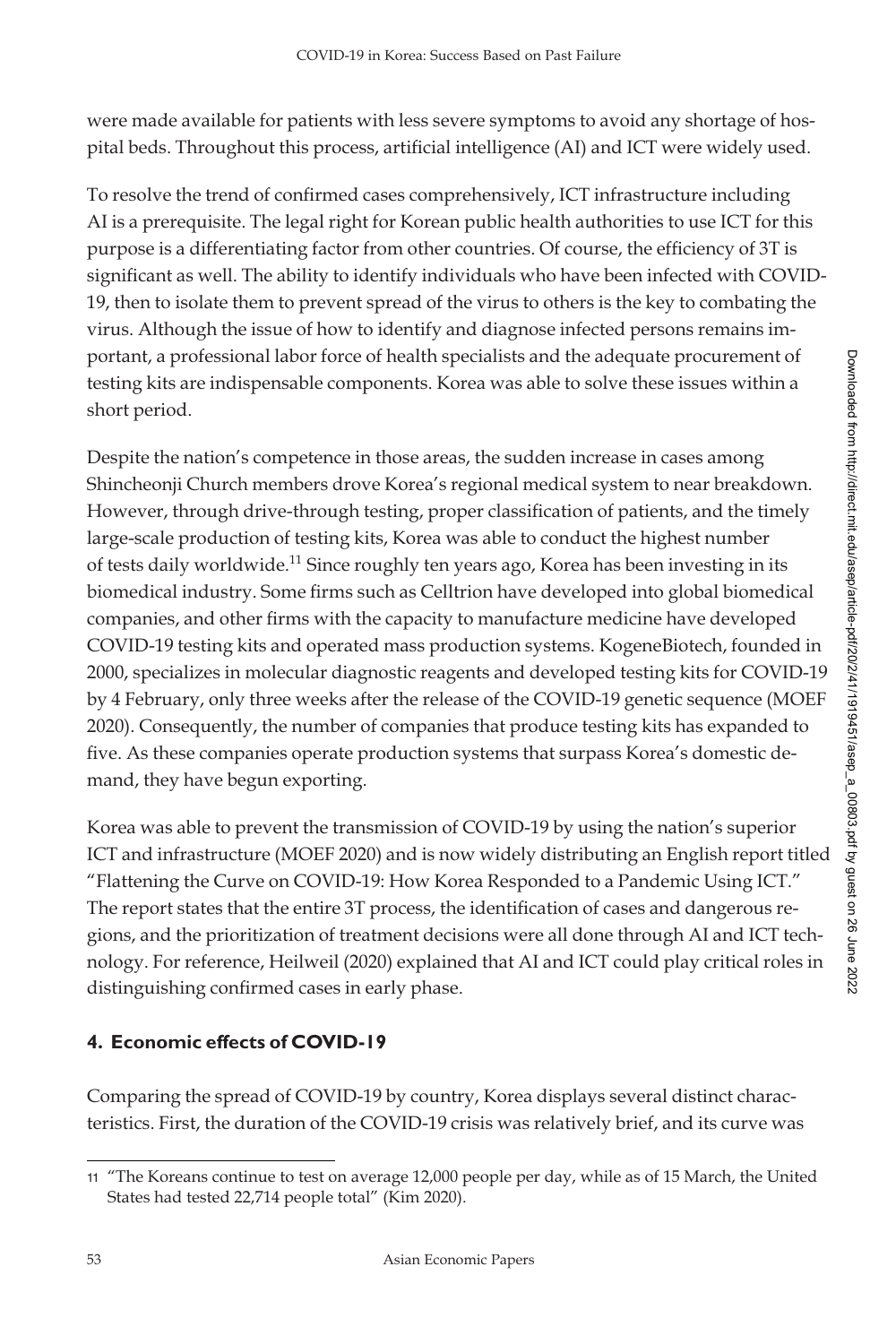

**Figure 6. The trend in population movement by country after COVID-19**

*Note: This shows the rate of change in the volume of population mobility compared to one month prior to the outbreak of COVID-19. Population mobility means the number of cases in population mobility from retail and recreation facilities.*

flattened in a short period. Second, although Korea had the second most cases after China in February and early March, the country successfully blocked the transmission of the virus without a national lockdown. Third, the COVID-19 pandemic did not lead to economic panic. The OECD (2020a) predicted that private consumption in G7 countries would decrease by one-third due to lockdown measures, but this did not happen in Korea despite reduced consumption.

### **4.1 Population movements and economic activities after COVID-19**

Google's COVID-19 community mobility data (Figure 6) shows the data for population mobility in retail and recreation facilities. Comparing the trends in population mobility in countries affected by COVID-19, Korea's volume of population mobility was sharply reduced about one month earlier than the United States, Japan, the United Kingdom, Italy, and so forth. However, the nation's volume of population mobility displayed a relatively rapid recovery soon thereafter. This is because Korea's sharp decline in population mobility compared to other countries was due to the massive infection at the Shincheonji Church in Daegu, as discussed in Section 2.

Population mobility in European countries, including Italy, Germany, France, and the United Kingdom, was largely reduced from March to May, and the rates of reduction in the United States and Japan were also much higher compared to Korea. Korea's population mobility sharply declined in the second week of February; for Italy, this occurred in the second week of March, which was about one month later than Korea; for the United States and Germany, the third week of March; for Japan, the fourth week of March. The reduction of

*Source: Drawing based on data from Google (2020).*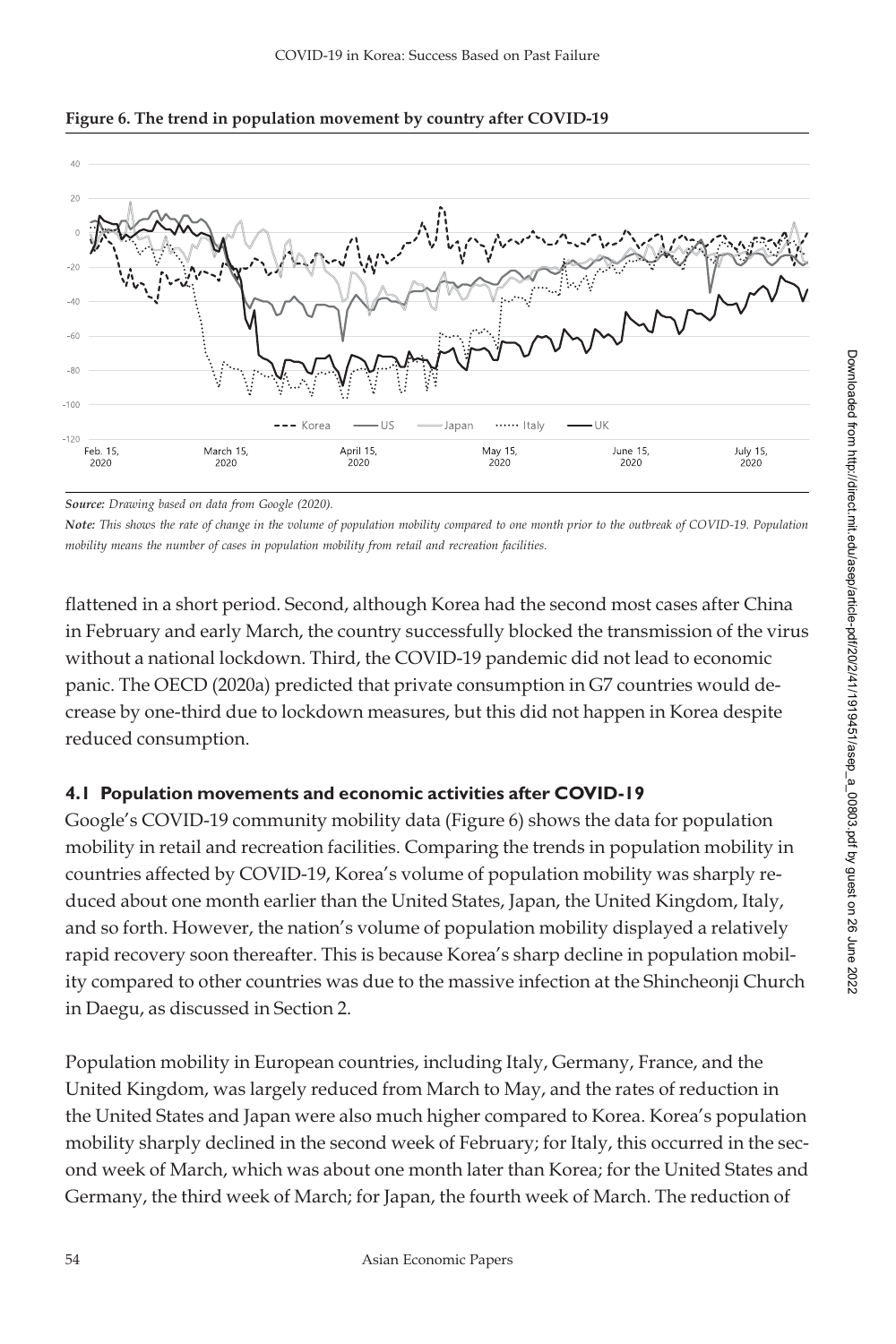population mobility for those countries was delayed by about one month compared to Korea. However, the virus widely and silently spread in Japan, Europe, and the United States during this time.

Korea's preventive measures were concentrated in the Daegu area, where a massive group infection occurred, and nationwide countermeasures involved a voluntary quarantine system, including contact tracing, observation, compliance with preventive regulations, and self-isolation upon exposure. However, because other countries implemented systems mainly focused on a comprehensive lockdown of facilities and restricted mobility, their reductions in population mobility were much greater than Korea. For instance, in Italy, a national lockdown from March to April stopped population mobility by nearly 100 percent and paralyzed the national economy.

For Korea, due to difficulties in disinfecting facilities and procuring parts and supplies, the operation of factories was stopped temporarily, and restriction measures were implemented at large-scale facilities such as churches, concert halls, and sports stadiums. Due to the dwindling number of customers and safety concerns, many restaurants had to close in February and March, but most have reopened as of early April. At the time of writing, social life in Korea has normalized to the extent that even senior citizen centers were allowed to reopen on 3 August. Using a mask while maintaining social distancing is not an issue in Korea. Thus, the negative impact of COVID-19 on the Korean economy has been relatively lower compared with other countries. This can also be observed by examining the trend in population movement by country in Figure 6.

#### **4.2 Effects on economic activity**

The shrinking domestic economy due to COVID-19 has decreased aggregate demand (KDI 2020a,b; KIET 2020). The KDI (2020) predicted that consumption would be reduced due to the public's concerns over infection and also warned of an economic crisis and financial crunch. Based on this, the Korean government offered COVID-19 relief payments and induced expansion of consumption by alleviating quarantine guidelines. As shown in Figure 6, although the volume of population mobility sharply decreased in the early phase of the COVID-19 outbreak, the economy has been going through recovery, and economic activities have been revitalized. According to the "Report of Investigation in Prospects of Small and Medium-sized Enterprises (SMEs)" released by the Korea Federation of Small and Medium-sized Businesses (2020), after the Small Business Health Index (SBHI), which covers all industries, recorded its lowest point total last May, it gradually improved in June and July (Table 2). Despite the recovery of domestic sales to pre-pandemic levels, the reduction of exports due to the deterioration of foreign markets has led to poor performance of companies. In this sense, corporations' business outlook is unlikely to return to prepandemic levels for the time being, and the index of industry production faces difficulty as well.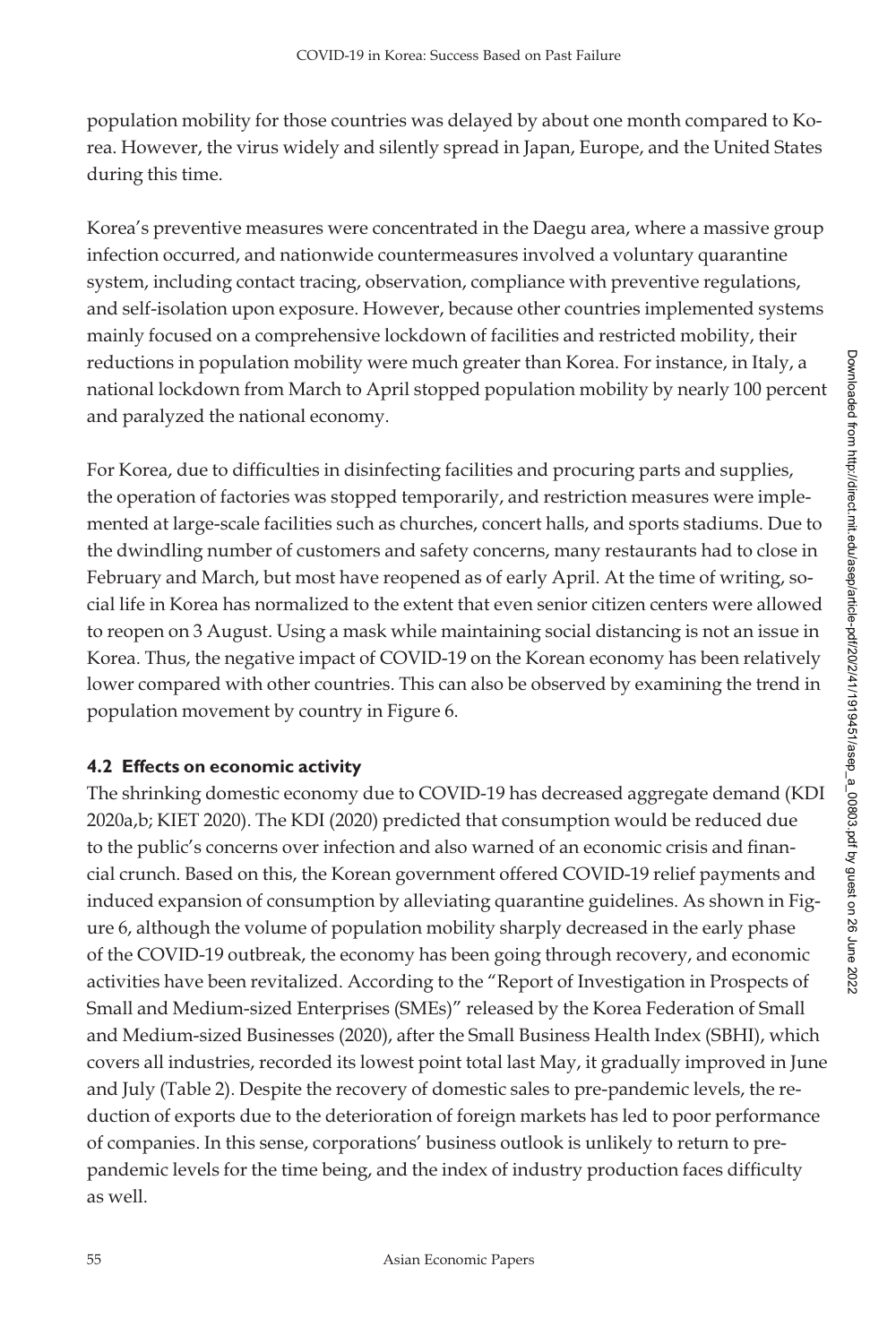| Classification                                        | Iulv<br>2019(A) | February<br>2020 |      |      |      |      |      | March April May June (B) July (C) $(C - B)$ | Last month Year-on-year<br>$(C - A)$ |
|-------------------------------------------------------|-----------------|------------------|------|------|------|------|------|---------------------------------------------|--------------------------------------|
| Business outlook for<br>all industries<br><b>SBHI</b> | 82.0            | 81.2             | 78.5 | 60.6 | 60.0 | 63.1 | 68.0 | 4.9                                         | $\Delta$ 14.0                        |

**Table 2. Prospects for business outlook of SMEs by month (SBHI)**

*Source: Korea Federation of Small and Medium-sized Businesses (2020, 9).*

### **Table 3. Korean trend of industrial production index in first halfyear of 2020**

| Month of 2020 January February March April <sup>p</sup> May <sup>p</sup> June <sup>p</sup> |               |  |                      |     |
|--------------------------------------------------------------------------------------------|---------------|--|----------------------|-----|
| Index                                                                                      | $-0.1$ $-3.4$ |  | $-0.2$ $-2.9$ $-1.2$ | 4.2 |

*Source: Statistics Korea (2020), "Industrial activity trends from January to June." Note: "p" implies prediction.*

According to Statistics Korea (2020), the industrial production index—which had decreased consistently until May—was 68.3 percent in June, showing a 4.2 percent increase compared with the previous month (Table 3). Mainly driven by the Korean government's emergency COVID-19 relief support, such spending contributed to business revitalization in service sectors such as hotels, restaurants, wholesale and retail businesses, and more, whereas manufacturing production has been slower to recover.

The economic effects of COVID-19 have taken various forms, such as a shrinking domestic market, reductions in exports, restriction of supply networks, and more. For Korean companies with their high dependence on exports, other countries' reduction in demand is the most serious threat of COVID-19, rather than a contraction of the domestic market (Korea International Trade Association 2020; Business and Industry Advisory Committee [BIAC] 2020). The World Trade Organization (2020), analyzing the effects of COVID-19, has predicted that the size of global trade could be reduced by around 13 percent–32 percent compared to last year. According to a survey by BIAC (2020), almost all responders predicted that exports and corporate investments will decrease in the next 12 months, with 55 percent of responders predicting a steep reduction for exports especially.

Each country's reduction in exports due to the fall in global demand has consequently triggered further decline in trade and investment, ultimately leading to increases in tariff and non-tariff barriers, uncertainty toward policies and regulations, and persistent trade tensions as deleterious factors (BIAC 2020). However, the KIET (2020) assessed the contracting domestic market to be the biggest outcome of COVID-19, "setback in the supply network" as the second biggest one, and then reduction in exports as the third. The KDI (2020a) predicted that the stagnation of major industries such as automobiles, petroleum products, and semiconductors in the first quarter will continue. Korea's exports continue to face reduced foreign demand due to the effects of COVID-19. The value of the nation's exports in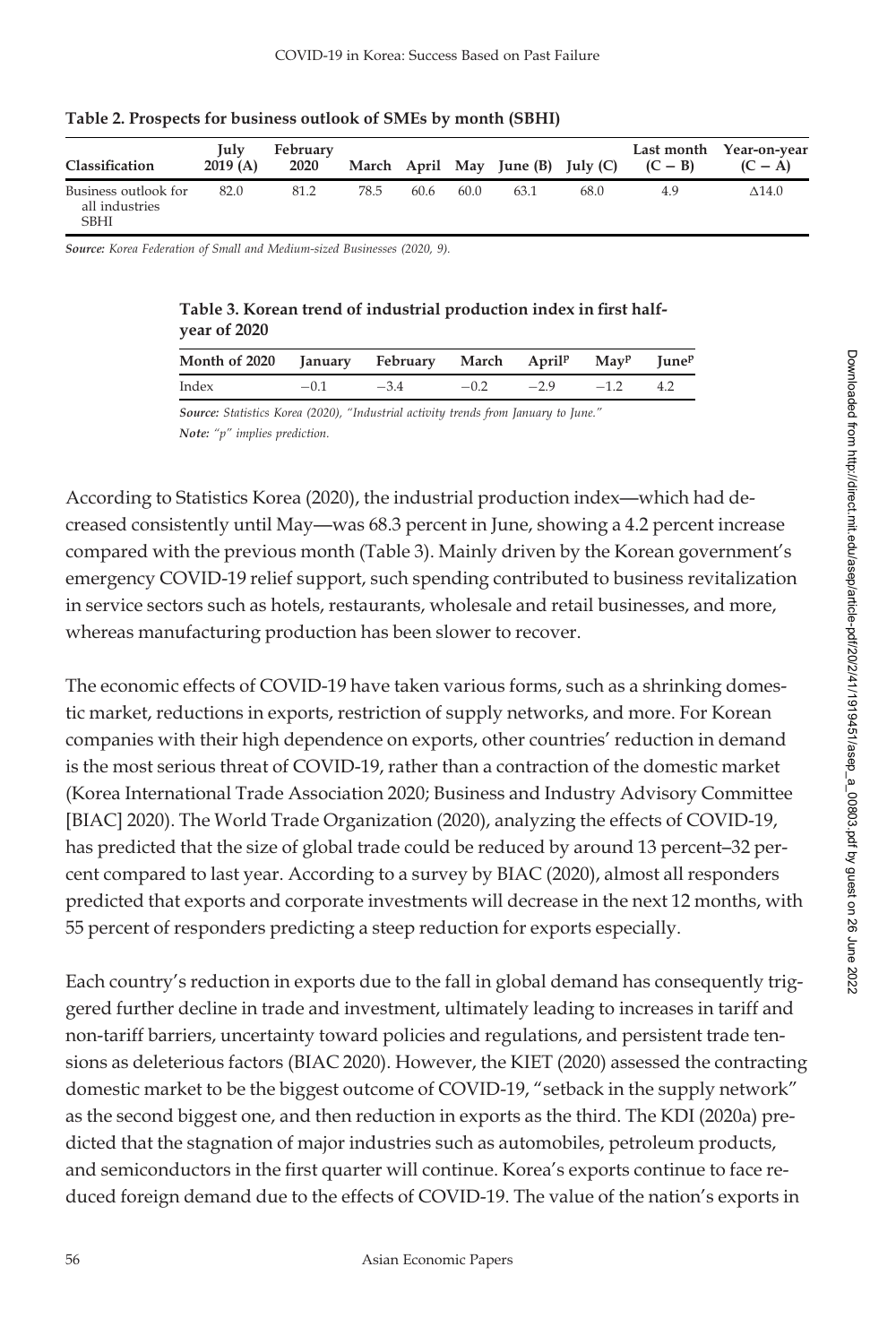June totaled US\$ 39 billion, which was 10 percent lower than in June 2019, yet the rate of export reduction was reduced by half compared with the 20 percent reduction in exports in April and May.

Although the Korean economy has been undergoing gradual recovery from the effects of COVID-19, prospects remain bleak. This is because the Korean economy had already entered a recession prior to the outbreak of COVID-19. As it has become certain that pandemic shocks will continue to hit the economy hard, the Korean government, in an attempt to stymie the acceleration of an economic recession, has implemented an unprecedented amount of emergency fiscal spending and expanded the supply of financial liquidity.

Nevertheless, it remains difficult to overcome the negative effects of COVID-19. Korea's average 2020 economic growth rate according to 11 global investment institutions is −0.9 percent, and a recent OECD (2020b) report predicts -0.8 percent in case of one-time pandemic and −2.0 percent under the second one. The KERI (2020) was the first domestic research institution to make a prediction about the nation's growth rate and forecasted that the Korean economy would deteriorate with an economic growth rate of −2.3 percent in 2020. The IMF (2020) forecasted the growth rate of Korea this year to be −1.2 percent in April but lowered the rate to −2.1 percent in June.

### **4.3 Macroeconomic risks**

**4.3.1 Management of national debt and fiscal stability** To respond to the economic downturn caused by COVID-19, the Korean government spent a total of 275 trillion won (US\$ 231 billion) in addition to the existing budget in the first half of 2020 through a fourstep support plan and three additional budgets. This is undoubtedly a huge amount, equivalent to 54 percent of the Korean government's 2020 budget of US\$ 431 billion. There is certainly justification for the government's need for urgent fiscal expenditures, but there are questions about whether such expenditures are valid in situations where it is difficult to predict the multiplier effects of the fiscal expansion. Critics argue that the government's economic stimulus policy will not necessarily achieve the desired outcomes, as consumer sentiment has contracted due to the coronavirus crisis. Even more, there is the concern that such fiscal expansion could lead to an even worse economic crisis.

Until recently, Korea was characterized by better fiscal soundness than other OECD countries, but it recorded a large deficit this year. If COVID-19 is prolonged, the national debt-to-GDP ratio will skyrocket. According to the KERI (2020), the fiscal deficit/GDP ratio exceeds −3 percent and the national debt/GDP ratio exceeds 40 percent. The national debt ratio will increase to 38.1 percent by the end of 2020 (36.6 percent by the end of 2019), and is expected to reach 39.1 percent in 2021 if the government maintains the current trend of spending (Table 4).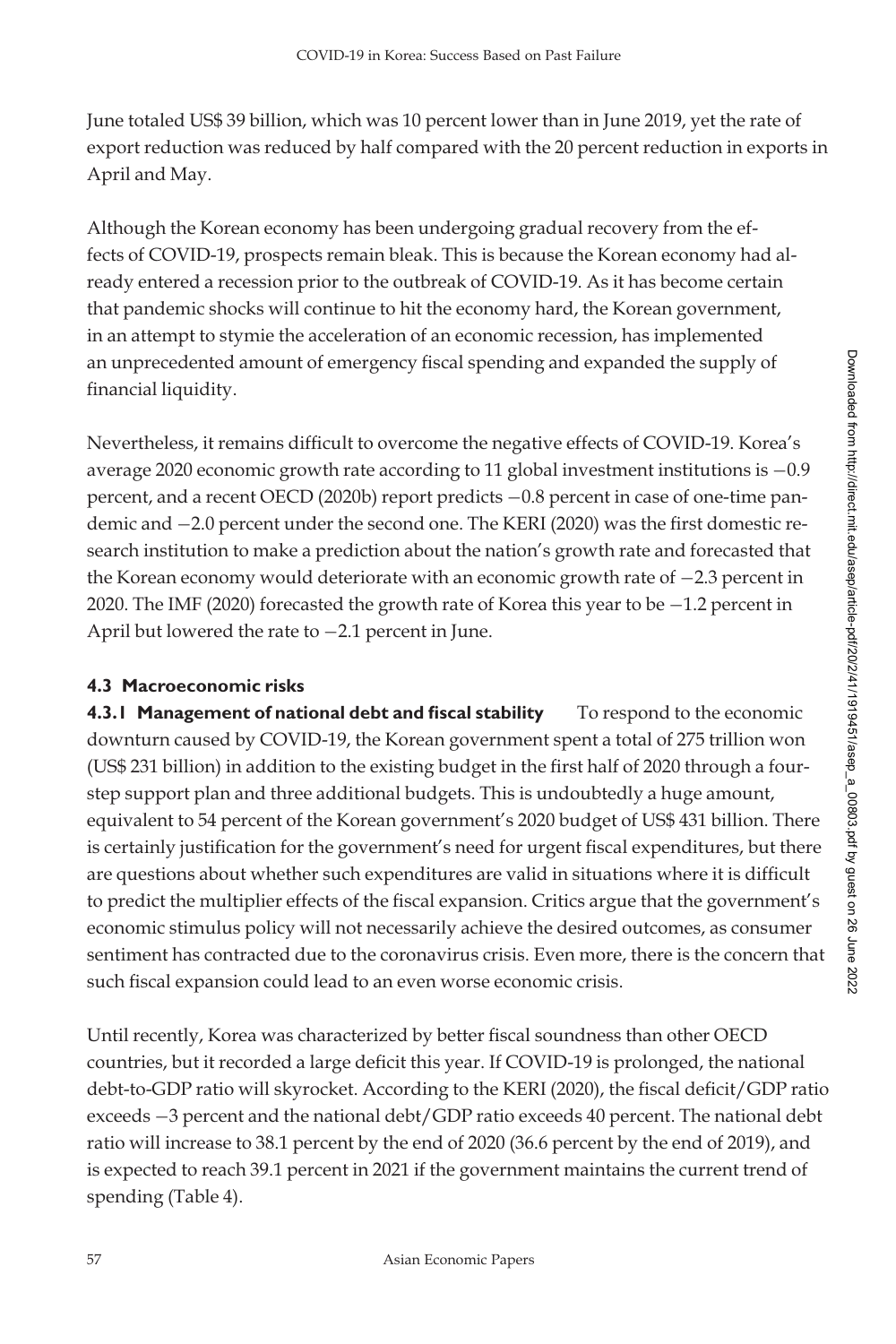|                                 | 2018 | 2019 |           |      |           | 2020 2021 2022 2023 2024 2025 2026 2027                                       |      |      | 2030 | 2040 | 2050 |
|---------------------------------|------|------|-----------|------|-----------|-------------------------------------------------------------------------------|------|------|------|------|------|
| National debt<br>(trillion won) |      |      |           |      |           | 680.7 723.8 788.2 843.5 897.1 962.8 1,029 1,097 1,165 1,233 1,240 1,930 2,863 |      |      |      |      |      |
| Share of GDP (%)                | 36.0 | 36.6 | 38.1 39.1 | 39.9 | 41.0 42.0 | 43.0                                                                          | 43.8 | 44.6 | 48.3 | 63.2 | 82.9 |

**Table 4. Trend and prospects for Korea's national debt**

*Source: NABO (2018).*

For reference, the EU's fiscal rules are set at 20 percent, but Korea has settled at 40 percent considering the welfare and financial burdens of its aging population and the future costs of potential unification with North Korea. Most developed countries cover not only government-guaranteed debts but also public sector debts, which have occurred in lieu of state functions, in accordance with the IMF's Government Financial Statistics Manual. However, it has been pointed out that Korea only counts the direct debt of the country, and so its actual national debt is much higher.<sup>12</sup> A few years ago, the ratio of national debt (IMF standards, broad) exceeded 100 percent, but there was no active discussion of fiscal rules to reduce the national debt (KERI 2020). It is obvious that the fiscal crisis will be accelerated in Korea since the GDP growth rate is falling and the labor force is shrinking. Before worsening and exploding into a fiscal crisis as in Southern Europe or South America, expenditures must be subject to strict fiscal discipline linked with tax revenues. Because huge cash distribution during the COVID-19 crisis is likely to accelerate the fiscal crisis, it is necessary to introduce fiscal consolidation devices such as legislation to maintain a healthy fiscal status.

**4.3.2 Stability of financial market** It goes without saying that proper foreign exchange reserves play an important role in stabilizing exchange rates and the foreign currency fund market. Maintaining the current account surplus and foreign exchange reserves at stable levels through stable operation of the macroeconomy, in addition to establishing a global financial safety net such as signing currency swap agreements between central banks, establishing a regional safety net, and stabilizing capital inflow and outflows, is a way to prevent crises in advance. Korea has a bilateral currency swap agreement with eight countries and one multilateral currency swap agreement (CMIM), but it needs to expand these efforts to ensure financial stability. The U.S.–Korea currency swap was approved by the United States in March, when the international financial market was shaken by the pandemic, and was recently extended to one year, although it initially had a six-month term (Table 5).

In terms of foreign currency liquidity, it is necessary to expand the amount of foreign currency reserves in consideration of various factors, such as the size of foreign currency reserves in Korea, the amount of foreign investment funds that may be escaping, and the

<sup>12</sup> Kim, Woojung. 2020. National Debt Ratio 40%, Higher than 100% According to the IMF Guideline. *Shin Dong-A*. Available at [https://shindonga.donga.com/3/all/13/2074508/1.](https://shindonga.donga.com/3/all/13/2074508/1) Accessed 29 May 2020.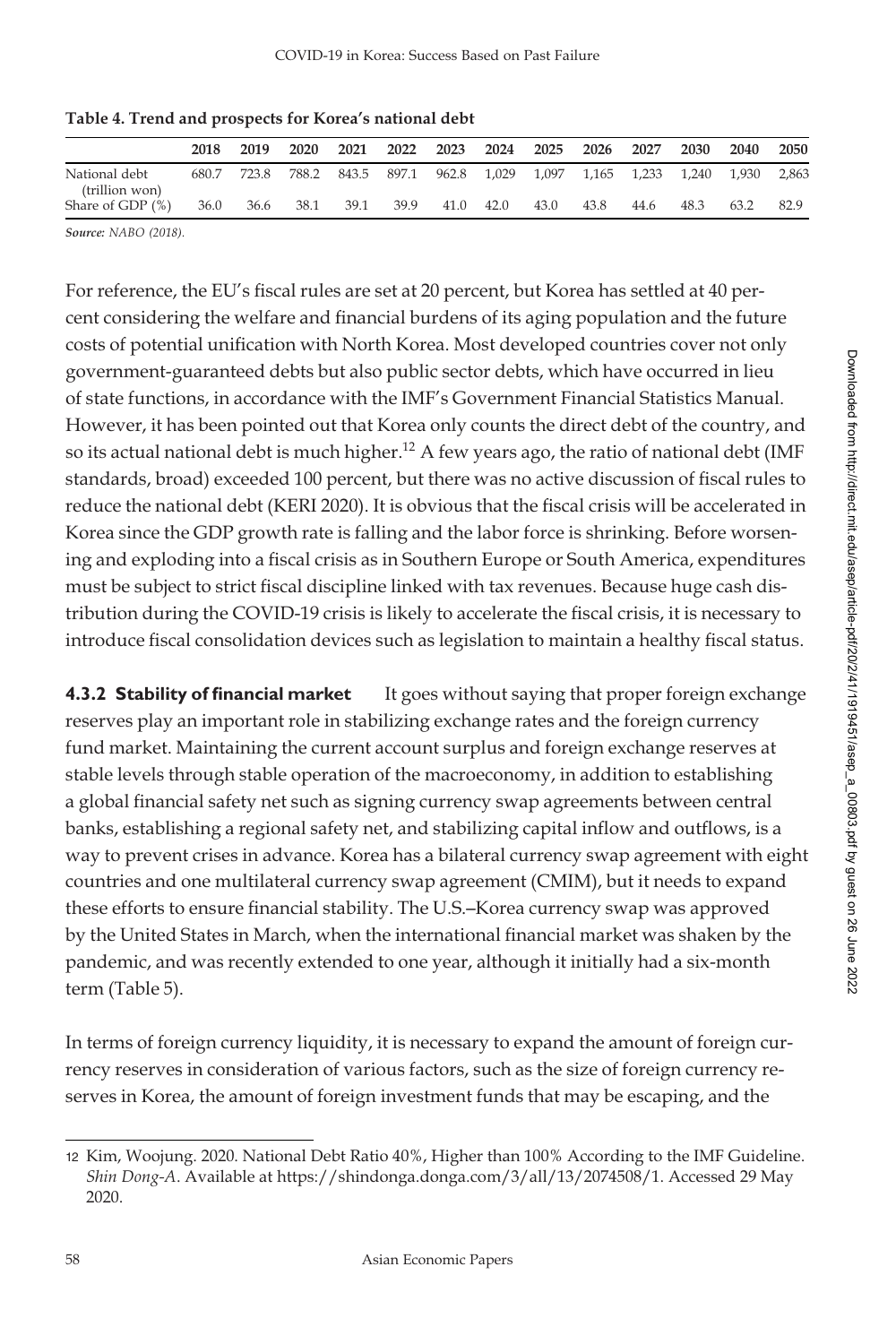|                                                                                           | Amount                                                                                                                                                                                                      | <b>Effective</b> date                                                                               | Maturity                                                                             |
|-------------------------------------------------------------------------------------------|-------------------------------------------------------------------------------------------------------------------------------------------------------------------------------------------------------------|-----------------------------------------------------------------------------------------------------|--------------------------------------------------------------------------------------|
| Canada<br>US<br>Switzerland<br>China<br>Australia<br>Malaysia<br>Indonesia<br>UAE<br>CMIM | Unlimited<br>60 billion US dollar<br>10 billion Swiss franc<br>360 billion yuan<br>12 billion Australian dollar<br>15 billion ringgit<br>115 trillion rupiah<br>20 billion dirham<br>38.4 billion US dollar | 2017.11.15<br>2020.3.19<br>2018.2.20<br>2017.10.11<br>2020.2.6<br>2020.2.3<br>2020.3.6<br>2020.4.13 | 2021.3.19<br>2021.3.1<br>2020.10.10<br>2023.2.5<br>2023.2.2<br>2023.3.5<br>2022.4.12 |

**Table 5. A summary of Korea's currency swap agreements**

*Source: Reports by various newspapers.*

*Note: CMIM* = *Chiang Mai Initiative Multilateralization.*

amount of daily imports for normal operation of the Korean economy. It is necessary to pursue measures to prevent foreign investment funds from leaking within a short period, seek ways to automatically extend the already signed U.S.–Korea currency swap, and negotiate a currency swap agreement with Japan as soon as possible. If COVID-19 is prolonged and the U.S.–China conflict intensifies, the instability of the global economy will continue. To avoid a foreign exchange crisis again, it is necessary to make every effort to manage the current account balance by securing foreign currency liquidity and stable operation of the macroeconomy. In addition, because the IMF has limitations in responding to the financial crisis, it is necessary to expand the regional financial safety net at the East Asian level.

**4.3.3 Reforms on labor market** The United States and Japan can expect that their governments' reshoring support policies will be effective for returning companies due to the scale of their domestic markets, but Korea's domestic business environment is not as favorable, thus their reshoring policy may not be as successful. In addition to high labor costs, many companies are finding it difficult to outsource their labor force due to strong unions and various regulations.

On the other hand, the reshoring of high-tech industries to Korea is promising. For its economy to create a new growth momentum, Korea must be transformed into a world-class high-tech industrial production base by reshoring and accepting global companies. The development of the digital industry, including big data, artificial intelligence, and highspeed communication, which is the basis of the non-contact, non-face-to-face industry, is essential, and digitalizing indirect social overhead capital is also important. In this regard, the "Digital New Deal" policy announced by the Korean government in July is timely, and many companies are expected to participate.

For the Korean New Deal policy to see results, it is necessary to reinforce the details of the Korean government's reshoring support policy and reform the labor market. It is necessary for Korea to promote its reshoring policy, but its tax benefits are weaker than in the United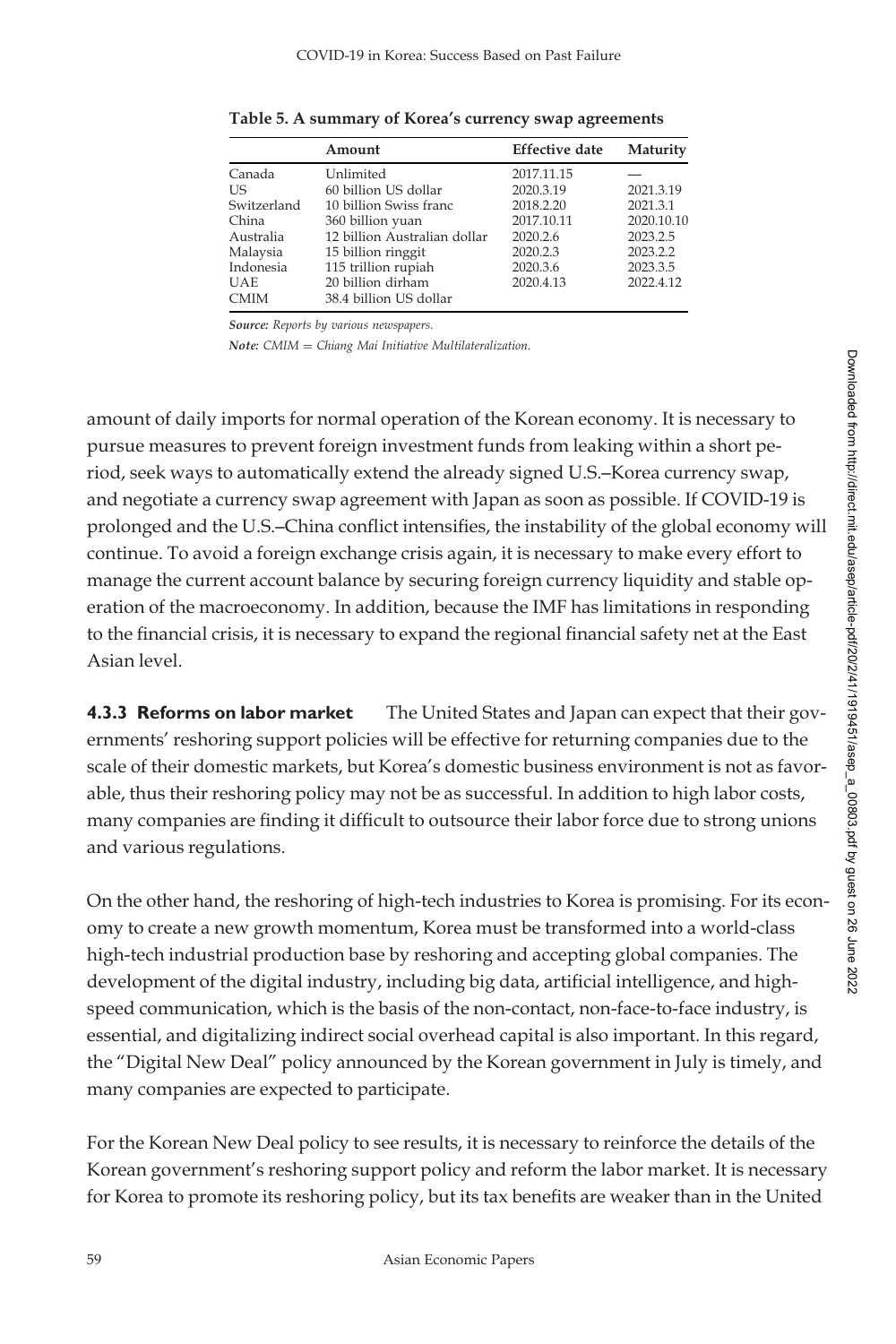States and Japan. Further, the excessive preconditions placed on companies to receive government support will make reshoring difficult. Moreover, businesses have pointed out that the minimum wage has increased by 32.8 percent in the past three years, which has made it difficult for companies to return to Korea. To fully achieve the effect of reshoring and the Digital New Deal policy, it is necessary to improve the investment environment, including labor flexibility, regulatory reform, and corporate tax reductions.

## **5. Conclusion**

The reason why the containment of COVID-19 in Korean was successfully achieved without an economic blockade was thanks to Koreans actively following quarantine guidelines. During the 2015 MERS outbreak, the importance of an early response and systematic approach was recognized. All citizens realize that observing the government's quarantine guidelines is the shortest path to crisis resolution. Even after switching to the ELQ system in early May, quarantine measures have been largely adhered to.

Upon examining the spread of coronavirus in Korea since June, although domestic community infections in churches and shopping malls have certainly occurred, such as the outbreak of a group infection in Seoul and nearby cities in mid-August, the health care system has not been overwhelmed because the case numbers have remained low. However, the continued entry of COVID-19 patients into the country from abroad remains a problem. Although all entrants are tested at their country of departure and have no symptoms at time of entry, oftentimes a few of them have tested positive during their two weeks of quarantine. Korea is continuing to struggle with developing guidelines for the entry of foreigners. Korea, which has a high degree of trade dependence, wants to set the good example of allowing foreigners to enter the country, arguing that other countries should lift their travel restrictions under certain requirements.

Overcoming COVID-19 is the biggest policy challenge right now, and attention should be paid to the sustainability of the economy after overcoming the virus. Korea will definitely have to address economic problems such as its increasing national debt and the lack of foreign currency liquidity in the future. Recognizing this, the Korean government passed the Digital New Deal industrial policy in July, which plans to invest one-third of its annual budget. Although it is intended to create new growth engines and jobs through financial expenditure, it is a pity that there is no intention among policymakers to reform laborrelated regulations, which have been massively criticized by global companies. A rigid labor market and excessive regulations will prevent the reshoring of Korean companies back home while further incentivizing companies to move abroad. In short, Korea has succeeded in combating COVID-19, but it has not been able to avoid the pitfalls of "financial addiction" and "large government."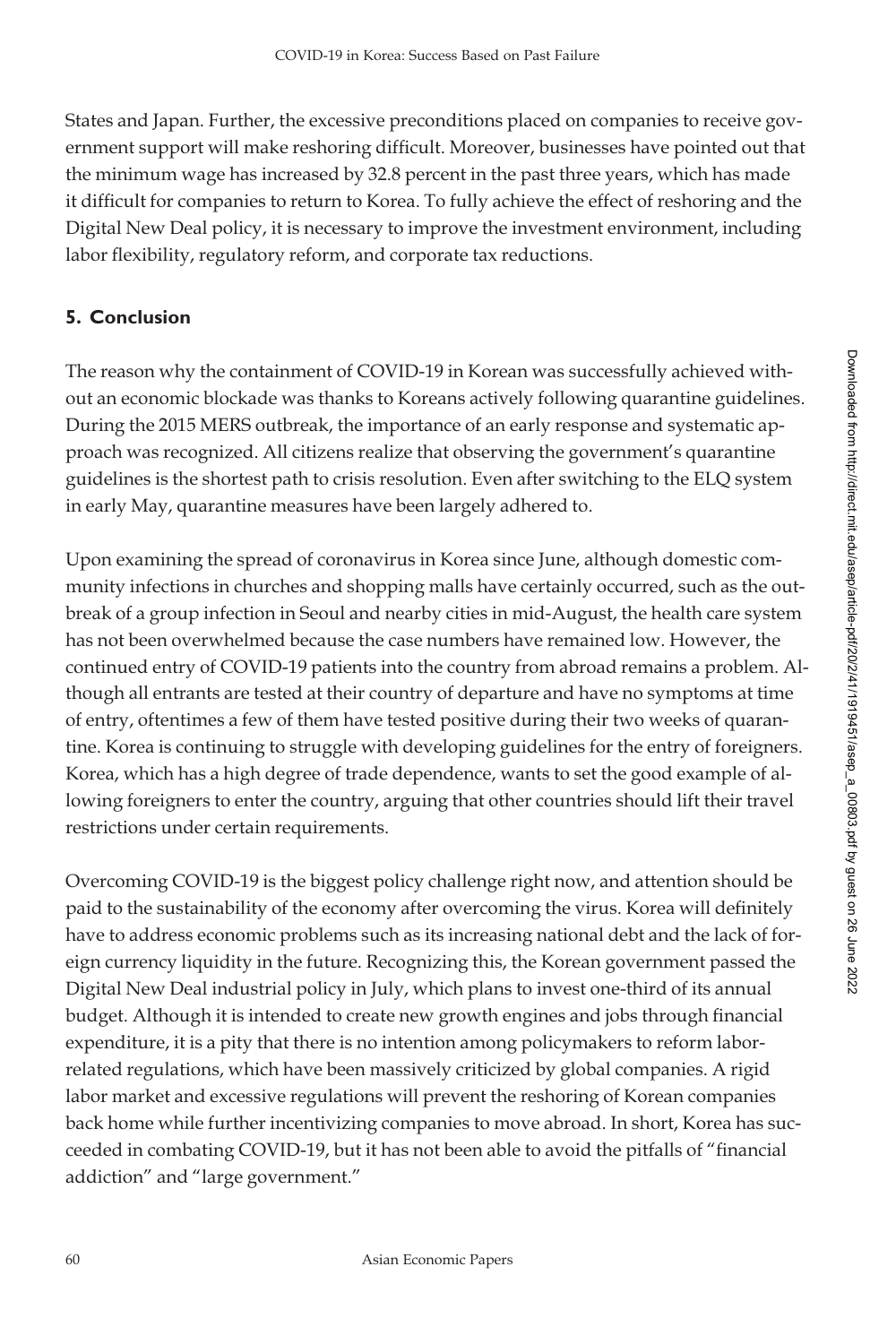# **References**

Bicker, Laura. 2020. Coronavirus in South Korea: How "Trace, Test and Treat" May Be Saving Lives. *British Broadcasting Corporation (BBC).* [Available at https://www.bbc.com/news/world-asia-](https://www.bbc.com/news/world-asia-51836898)51836898. Accessed 23 May 2020.

Business and Industry Advisory Committee (BIAC). 2020. Views from the Frontline. *Economic Policy Survey.* Paris: Business at OECD.

Google. 2020. COVID-19 Community Mobility Reports. Available at: [google.com/covid19/mobility.](https://www.google.com/covid19/mobility) Accessed 10 September 2020.

Heilweil, Rebecca. 2020. Scientists Are Identifying Potential Treatments for Coronavirus via Artificial [Intelligence. Available at https://www.vox.com/recode/2020/2/7/21125959/artificial-intelligence](https://www.vox.com/recode/2020/2/7/21125959/artificial-intelligence-coronavirus-benevolent-ai-treatment)coronavirus-benevolent-ai-treatment. Last accessed January 2021.

IMF. 2020. IMF Managing Director Kristalina Georgievaa Statement Following a G20 Ministerial Call on the Coronavirus Emergency. Press Release No. 20/98, 23 March 2020. Washington, DC: International Monetary Fund.

KDI. 2020a. *KDI Monthly Economic Trends.* July 2020. Sejong: Korea Development Institute.

KDI. 2020b. *KDI Economic Outlook.* Vol. *37* No. 1. Sejong: Korea Development Institute.

KIET. 2020. COVID-19's Impact on the Domestic Industry. *KIET Industrial Economic Review*. April 2020. Sejong: Korea Institute for Industrial Economics & Trade.

Kim, Hani. 2020. The sociopolitical context of the COVID-19 response in South Korea. *BMJ Global Health 5*(5):e002714.

Kim, K. H., T. E. Tandi, J. W.Choi, J. M. Moon, and M. S. Kim. 2017. Middle East Respiratory Syndrome Coronavirus (MERS-CoV) Outbreak in South Korea, 2015: Epidemiology, Characteristics and Public Health Implications. *Journal of Hospital Infection 95*(2):207–213.

Korea Economic Research Institute (KERI). 2020. Fiscal Rules Should Be Set In Order To Suppress Rising National Debt. *Press Briefing,* 29 July 2020. Seoul: Korea Economic Research Institute.

Korea Federation of Small and Medium-sized Businesses. 2020. *SME Economic Survey,* June. Seoul: Korea Federation of Small and Medium-sized Businesses.

Korea International Trade Association (KITA). 2020. Korea's Response To The Reorganization Of Global Supply Chain. *Trade Focus 28*. Seoul: KITA.

McCurry, Justin. 2020. Test, Trace, Contain: How South Korea Flattened Its Coronavirus Curve. *The Guardian*[. Available at https://www.theguardian.com/world/2020/apr/23/test-trace-contain-how](https://www.theguardian.com/world/2020/apr/23/test-trace-contain-how-south-korea-flattened-its-coronavirus-curve)south-korea-flattened-its-coronavirus-curve. Accessed 3 August 2020.

Ministry of Economy and Finance (MOEF). 2020. Flattening the Curve on COVID-19: How Korea Responded to a Pandemic Using ICT. Sejong: Government of the Republic of Korea.

National Assembly Budget Office (NABO). 2018. Prospects for Long-Term Fiscal Status. *NABO Bulletin*. Seoul: Korea's National Assembly.

[OECD. 2020a. OECD Economic Surveys - Korea. Available at https://www.oecd-ilibrary.org/](https://www.oecd-ilibrary.org/economics/oecd-economic-surveys-korea_19990707) economics/oecd-economic-surveys-korea\_19990707. Accessed 13 August 2020.